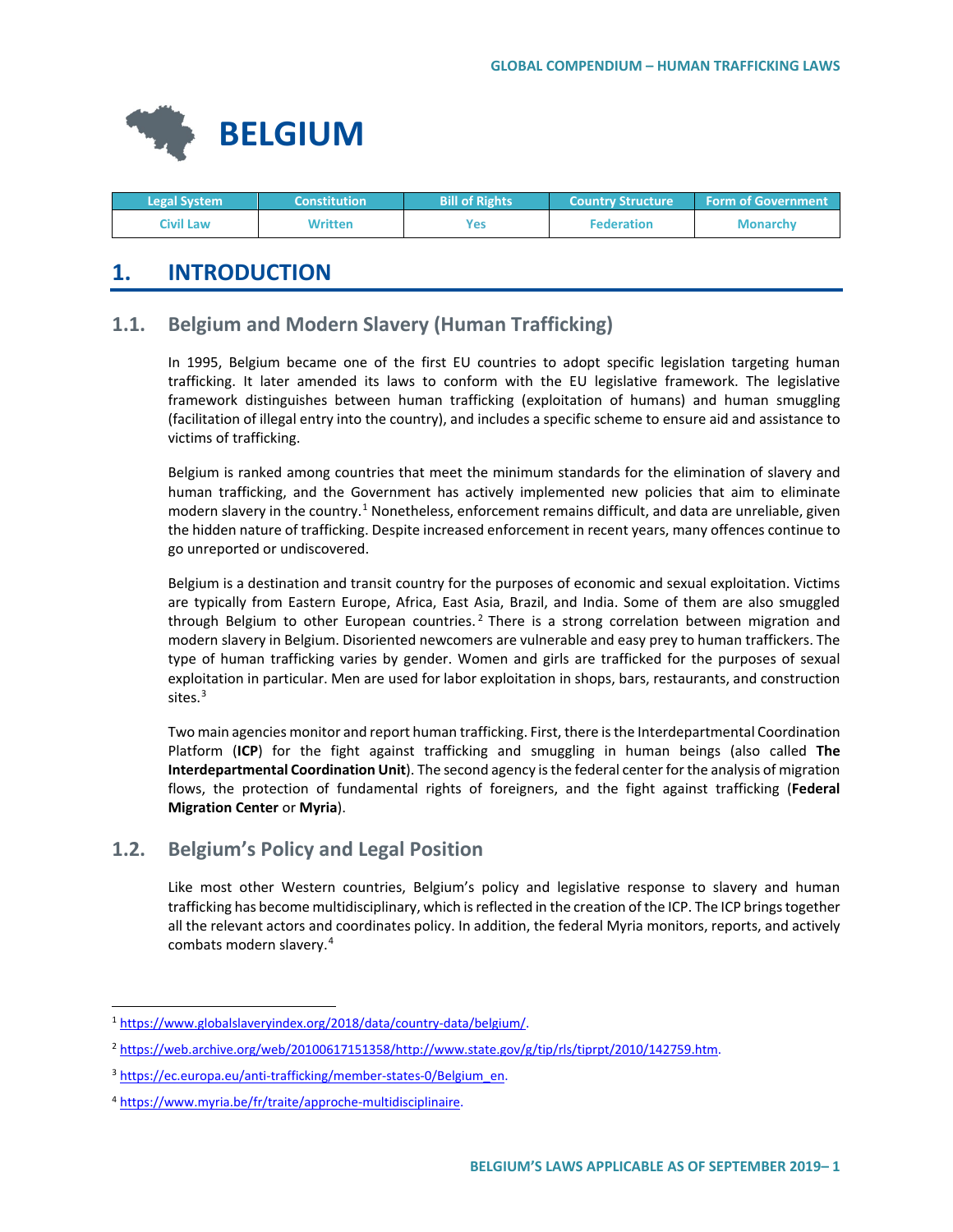Belgium has ratified a number of international and European treaties relating to slavery, slavery-like conditions, and human trafficking. To meet its international obligations, Belgium has enacted domestic legislation to make certain conduct relating to slavery, slavery-like conditions, and human trafficking criminal offences. Since the mid-1990s, Belgium has developed numerous mechanisms to fight against human trafficking and to protect victims. It has upgraded the victim protection system and the delivery of residents' permits. Starting in 2008, the Government has drafted an annual action plan to propose new measures and to improve investigation strategies and assistance programs.[5](#page-1-0)

# **2. OVERVIEW OF BELGIUM'S LEGAL APPROACH TO COMBATING MODERN SLAVERY AND HUMAN TRAFFICKING**

## **2.1. Belgium's Regional and International Law Obligations**

#### *2.1.1. Fundamental human rights*

As an EU Member State and a Member of the Council of Europe, Belgium is subject to the legal framework of both the EU and Council of Europe targeting human trafficking, implemented into Belgian law where necessary.

Belgium has long been an advocate of fundamental, international human rights. It was one of the 48 countries that voted in favor of the Universal Declaration of Human Rights in 1948 and has since ratified the International Covenant on Civil and Political Rights (1966), the International Covenant on Economic, Social and Cultural Rights (1966), the Convention on the Elimination of All Forms of Discrimination against Women (1979), the Convention against Torture and Other Cruel, Inhuman or Degrading Treatment or Punishment (1985), and the Convention on the Rights of the Child (1989). Belgium is also a founding signatory of many European legal treaties, such as the Convention for the Protection of Human Rights and Fundamental Freedoms (1950) and the Charter of Fundamental Rights of the European Union (2000).<sup>6</sup>

#### *2.1.2. Slavery and trafficking*

Belgium is a party to several treaties relevant to the fight against human trafficking and smuggling. Belgium's principal international law obligations in this regard derive from the Protocol to Prevent, Suppress and Punish Trafficking in Persons, Especially Women and Children. [7](#page-1-2) Other instruments addressing various forms of modern slavery supplement this treaty, including the Worst Forms of Child Labour Convention (1999), the Convention against Transnational Organized Crime (2000), and the additional protocols: the Trafficking Protocol and the Protocol against the Smuggling of Migrants.<sup>[8](#page-1-3)</sup> On the European level, Belgium

<span id="page-1-0"></span> <sup>5</sup> Plouffe-Malette, K., « Section 1. - La protection des victimes: le parent pauvre de la normativité internationale relative à la lutte contre la traite des êtres humains » in, *Protection des victimes de traite des êtres humains*, Bruxelles, Bruylant, 2013, pp. 56–78.

<span id="page-1-1"></span><sup>6</sup> International Covenant on Civil and Political Rights, opened for signature 19 December 1966, 999 UNTS 171 (entered into force 23 March 1976); International Covenant on Economic, Social and Cultural Rights, opened for signature 19 December 1966, 993 UNTS 3 (entered into force 3 January 1976); Convention on the Elimination of All Forms of Discrimination against Women, opened for signature 1 March 1980, 1249 UNTS 13 (entered into force 3 September 1981); the Convention on the Rights of the Child (1989).

<span id="page-1-2"></span><sup>7</sup> Protocol to Prevent, Suppress and Punish Trafficking in Persons, Especially Women and Children, opened for signature 12 December 2000, 2237 UNTS 319 (entered into force 25 December 2003).

<span id="page-1-3"></span><sup>8</sup> International Labour Organization Worst Forms of Child Labour Convention, opened for signature 17 June 1999 (entered into force 19 November 2000); United Nations Convention against Transnational Organized Crime, opened for signature 12 December 2000 (entered into force 29 September 2003); Protocol to Prevent, Suppress and Punish Trafficking in Persons,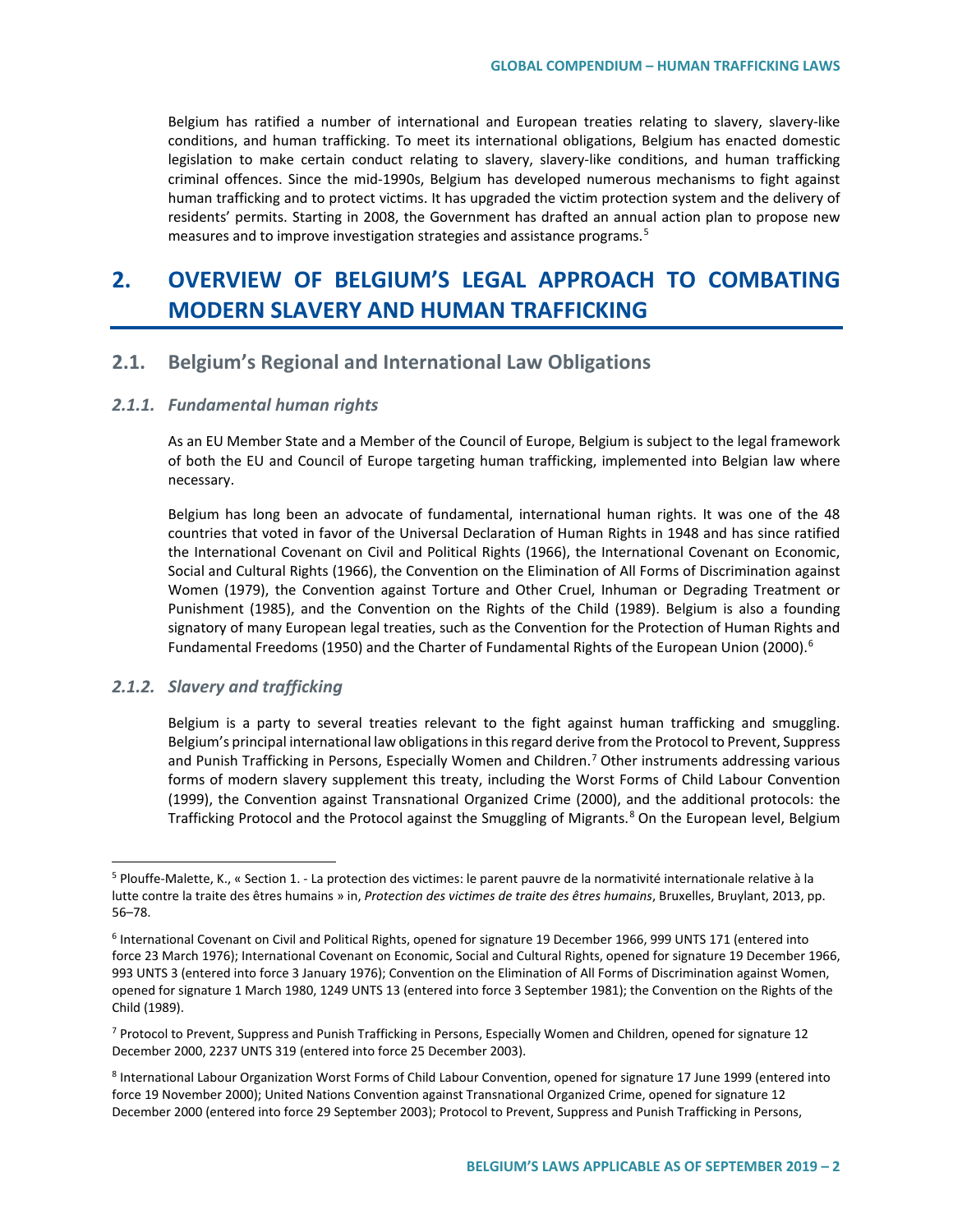has ratified the Council of Europe Convention, of 16 May 2005, on action against trafficking in human beings. [9](#page-2-0)

#### *2.1.3. Effect under Belgium's law*

Belgium's obligations under international instruments typically have an automatic force-in-law once the national parliament has ratified a convention. Therefore, the criminal or civil law that is relevant to combating modern slavery and human trafficking may come directly from an international treaty or convention.

### **2.2. Human Rights Protections Under Belgium's Law**

Title II of the Belgian Constitution establishes a "bill of rights" and, as stated in Section 2.1.3., international instruments automatically have the force of law in Belgium, including the Universal Declaration of Human Rights, as well as other treaties as set out under Section 2.1.1. The Belgian legal framework with respect to human rights is thus the result of various national and international laws and conventions.

### **2.3. Criminalization of Modern Slavery**

Criminal laws against various forms of modern slavery are set exclusively by the Government in the Belgian Criminal Code (**Criminal Code**), most notably Article *433quinquies*, and in specific legislation, such as Article *77 bis* of the Law of 15 December 1980 concerning Access to the Territory, Stay, Residence and the Removal of Foreigners.<sup>[10](#page-2-1)</sup>

### **2.4. Supply Chain Reporting**

No supply chain reporting legislation obliges private businesses to control their supply chain to hinder human trafficking. However, some EU and Belgian legislation may apply indirectly to the fight against human trafficking.

### **2.5. Investigation, Prosecution, and Enforcement**

#### *2.5.1. Investigation and prosecution of criminal offenses*

The public prosecutor *(procureur du roi)* investigates and prosecutes criminal offences. Each prosecutor is responsible for the investigation of human trafficking and smuggling offences in the prosecutor's own district. However, the investigation judge *(juge d'instruction)* decides whether to prosecute any offences and oversees the prosecution.

Investigatory and prosecution functions are performed on a federal level in a uniform manner. The College of Public Prosecutors published a circular on 23 December 2016 that reinforces multidisciplinary cooperation in the field of modern slavery and harmonizes enforcement policies across districts.

 $\overline{a}$ 

Especially Women and Children, supplementing the United Nations Convention against Transnational Organized Crime, opened for signature 15 November 2000.

<span id="page-2-0"></span><sup>9</sup> Council of Europe Convention on Action Against Trafficking in Human Beings, opened for signature 16 May 2005, (entered into force 1 February 2008).

<span id="page-2-1"></span><sup>&</sup>lt;sup>10</sup> For more details, refer to Section 3.2.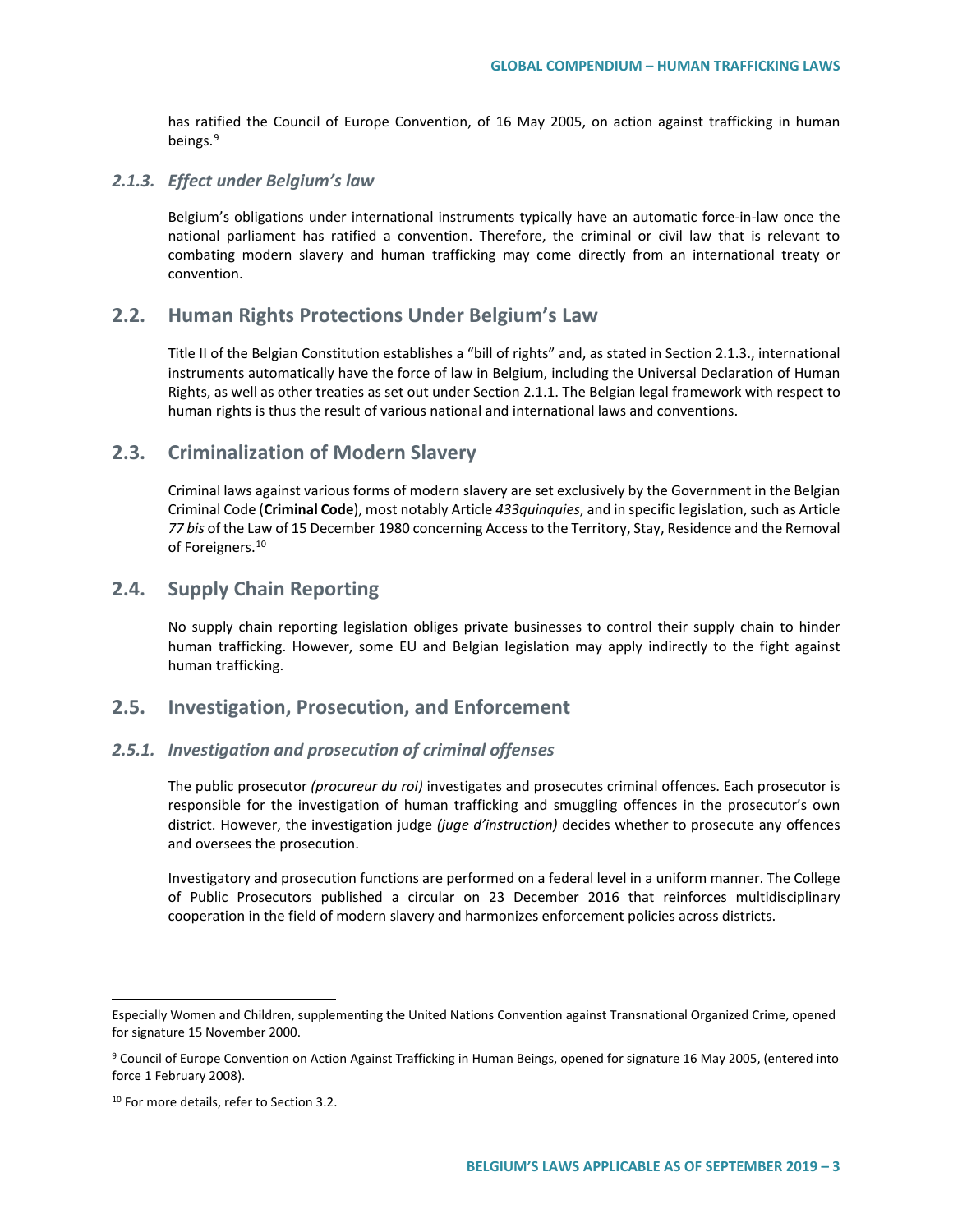#### *2.5.2. Mutual assistance/international cooperation*

The Council of Europe Convention on Action against Trafficking in Human Beings, applicable in Belgium,<sup>[11](#page-3-0)</sup> promotes international cooperation to combat human trafficking, essentially through the exchange of information amongst Convention signatories. The Convention also obliges Parties to take measures to ensure the co-ordination of national policies and actions against human trafficking, including by setting-up specific coordinating bodies. For this purpose, Belgium established the Interdepartmental Coordination Unit for Action against Trafficking. The Group of Experts on Action against Trafficking in human beings (**GRETA**) periodically evaluates implementation of the Convention.[12](#page-3-1)

GRETA has praised Belgium for its multidisciplinary approach to victim assistance and the prosecution of traffickers. Nonetheless, GRETA recommended involving other organizations to strengthen the multidisciplinary approach. The Government responded positively to this recommendation by adding non-governmental bodies to the Interdepartmental Coordination Unit.<sup>[13](#page-3-2)</sup>

The Belgian internal cooperation system is further explained in Section 8.

# **3. BELGIUM'S FEDERAL CRIMINAL OFFENSES RELATING TO SLAVERY, SLAVERY-LIKE CONDITIONS, AND HUMAN TRAFFICKING**

### **3.1. Overview of Criminal Offenses**

The Belgian Criminal Code contains various provisions on offences and penalties relating to human trafficking. Article *433quinquies* of the Criminal Code is the main provision targeting human trafficking.[14](#page-3-3) The offences are punishable by a maximum and minimum penalty of imprisonment, which may vary depending on the existence of aggravating circumstances.



<span id="page-3-0"></span> <sup>11</sup> [https://rm.coe.int/168008371d.](https://rm.coe.int/168008371d)

<span id="page-3-1"></span><sup>12</sup> [https://rm.coe.int/greta-2017-26-frg-bel-en/1680782ae0.](https://rm.coe.int/greta-2017-26-frg-bel-en/1680782ae0)

<span id="page-3-2"></span><sup>&</sup>lt;sup>13</sup> file:///C:/Users/JP027101/Downloads/GRETA\_2013\_14\_FGR\_BEL\_with\_comments\_en.pdf.

<span id="page-3-3"></span><sup>&</sup>lt;sup>14</sup> In Belgium, offences relating to slavery and sexual servitude are dealt with only on the federal level.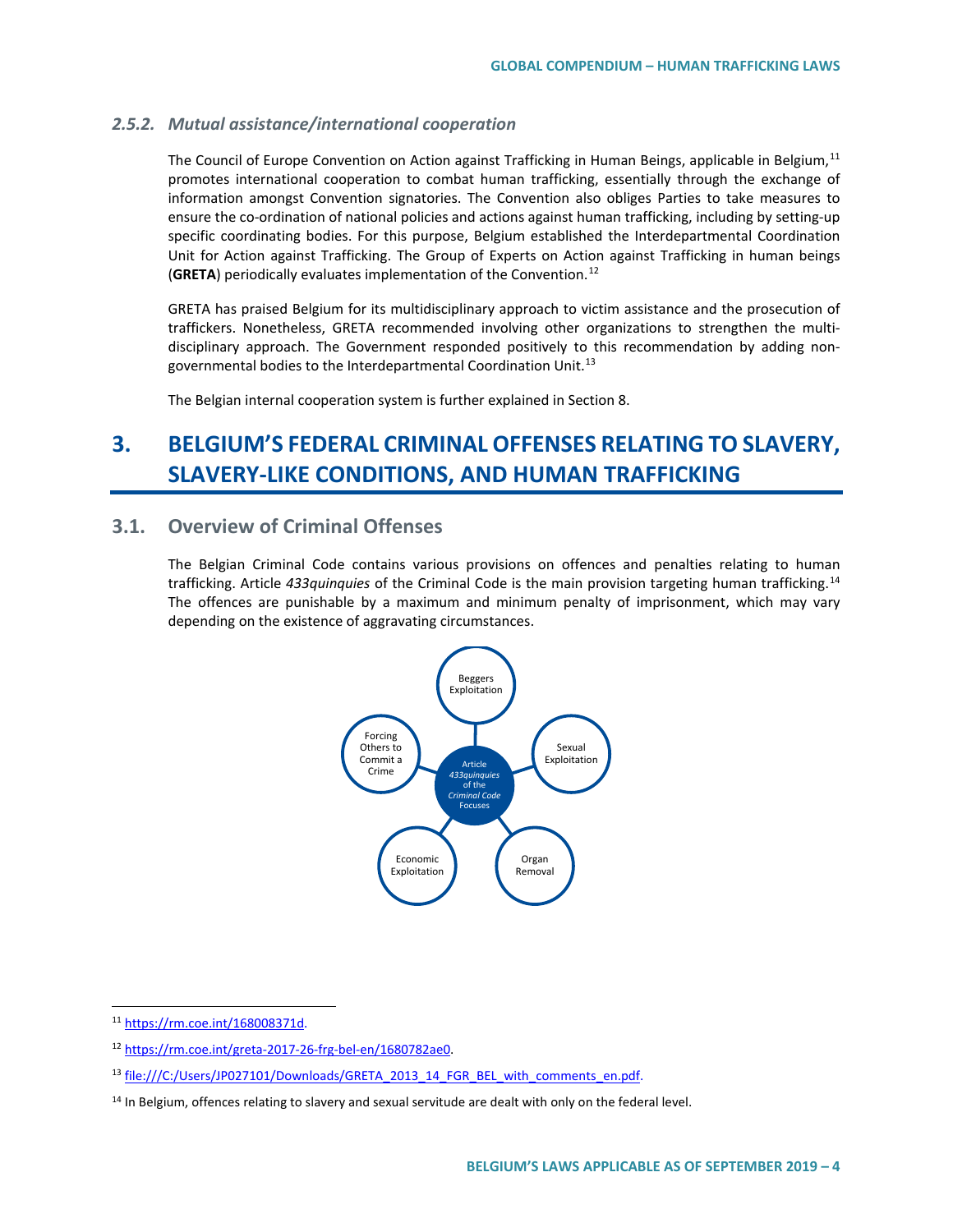# **3.2. Slavery Offenses Under the Criminal Code**

#### *3.2.1. General*

Belgium adopted specific legislation targeting human trafficking in 1995.<sup>[15](#page-4-0)</sup> The law was amended in 2005 to adapt national legislation to the more recent international and European instruments that Belgium has adopted. The amendment made a clear distinction between trafficking in human beings, on the one hand, and smuggling in human beings, on the other hand. Those crimes are defined in the Criminal Code (new Article *433quinquies et seq.*) and in the Law of 15 December 1980 concerning Access to the Territory, Stay, Residence and the Removal of Foreigners (Article *77 bis et seq.*). In 2013, two Royal Decrees were adopted because of Directive 2011/36/EU<sup>[16](#page-4-1)</sup> to clarify and extend the definition of human trafficking and to criminalize the exploitation of begging and prostitution and smuggling of human beings.

The two main provisions tackling human trafficking are Article *433quinquies* of the Criminal Code and Article *77 bis* of the Law of 15 December 1980 concerning Access to the Territory, Stay, Residence and the Removal of Foreigners.

According to Article *433quinquies* of the Criminal Code, "Trafficking in human beings is … the act of recruiting, transporting, transferring, harboring or receiving a person, or taking or transferring control exercised over that person:

- 1. for the purpose of exploitation of prostitution or other forms of sexual exploitation;
- 2. for the purpose of exploitation of begging;
- 3. for the purpose of work or services in conditions contrary to human dignity;
- 4. for the purpose of organ removal in violation of the Law of 13 June 1986 on the removal and transplantation of organs, or removal of tissues or human corporal material in violation of the Law of 19 December 2008 concerning the procurement and use of human corporal material on the removal and transplantation of organs for medical or scientific research purposes;
- 5. or for the purpose of making that person commit a crime or misdemeanor against [that person's] will."

This offence is punishable with a prison sentence of one to five years and a fine of EUR 500 to EUR 50,000.

To be a criminal offence, there must be an objective element (act) and a subjective element (intention). The exploitation need not have taken place, as acting with the intent to exploit is sufficient for the crime of human trafficking. Moreover, coercion is not a necessary component of the criminal offence of human trafficking under Belgian law, but it is an aggravating circumstance. The Criminal Code specifies different aggravating circumstances, such as human trafficking against minors, using coercion, or committed by an organized crime group. When these circumstances apply, the offence will be punishable by up to 20 years of imprisonment and a fine of maximum EUR 150,00[017](#page-4-2) (Article *433septies* and *octies*).[18](#page-4-3)

<span id="page-4-0"></span> <sup>15</sup> *See* Law of 13 April 1995 containing provisions to combat trafficking of human beings and child pornography.

<span id="page-4-1"></span><sup>&</sup>lt;sup>16</sup> Directive 2011/36/EU of the European Parliament and of the Council of 5 April 2011 on preventing and combating trafficking in human beings and protecting its victims, and replacing Council Framework Decision 2002/629/JHA.

<span id="page-4-2"></span> $17$  According to Article 1 of the Law of 5 March 1952 on additional decimals on criminal fines, as modified by the Program-Law of 25 December 2016, the fines as from 1 January 2017 are multiplied by 8.

<span id="page-4-3"></span><sup>18</sup> [https://www.caritasinternational.be/wp-content/uploads/2018/06/Handbook-Final-Version-EN.pdf?x49851.](https://www.caritasinternational.be/wp-content/uploads/2018/06/Handbook-Final-Version-EN.pdf?x49851)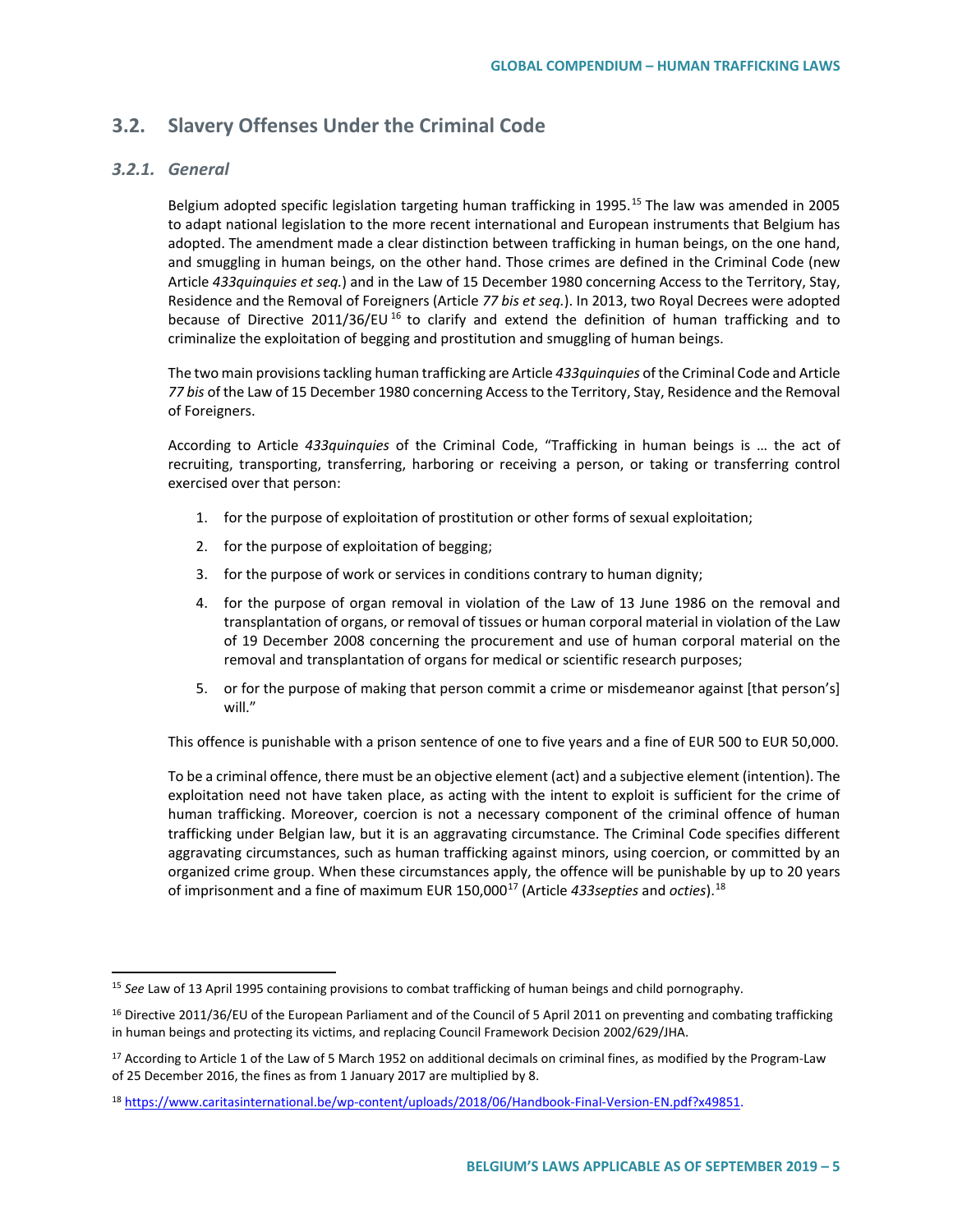| <b>HUMAN TRAFFICKING PENALTIES IN</b><br><b>BELGIUM</b>                                     | <b>DURATION OF</b><br><b>IMPRISONMENT</b> | <b>AMOUNT OF THE FINE</b> |
|---------------------------------------------------------------------------------------------|-------------------------------------------|---------------------------|
| Human trafficking offence without<br>aggravating circumstances                              | 1 to 5 years                              | EUR 500 to EUR 50,000     |
| <b>Attempt</b>                                                                              | 1 to 3 years                              | EUR 100 to EUR 10,000     |
| The<br>perpetrator committed<br>the<br>offence through an abuse of official<br>authority    | 5 to 10 years                             | EUR 750 to EUR 75,000     |
| The offence was committed against a<br>minor or a person in a situation of<br>vulnerability | 10 to 15 years                            | EUR 1,000 to EUR 100,000  |
| The offence caused the victim's<br>death or was committed<br>by a<br>criminal organization  | 15 to 20 years                            | EUR 1,000 to EUR 150,000  |

Article *77 bis* of the Law of 15 December 1980 concerning Access to the Territory, Stay, Residence and the Removal of Foreigners deals with smuggling, which is defined as:

"Any direct or indirect contribution to facilitate the entry, the transition or the establishment of any person who is not a national of a Member State of the European Union, in order for that person to obtain direct or indirect material benefits."[19](#page-5-0)

A "victim of an offence" is defined as any person having suffered damage (pecuniary, non-pecuniary, bodily injury) resulting from a criminal offence. Once identified, victims of smuggling are afforded certain rights (reflection period, assistance, residence permit) resulting from the Law concerning Access to the Territory, Stay, Residence and the Removal of Foreigners and the Circular of 26 September 2008 on the implementation of multidisciplinary cooperation concerning victims of human trafficking.

Smuggling is punishable by a maximum penalty of five years of imprisonment and a EUR 50,000 fine.

### *3.2.2. Extraterritorial application*

Articles *433quinquies* and *77 bis* have an extraterritorial scope and facilitate the prosecution of persons in Belgium regardless of where the conduct constituting an offence occurs.

The extraterritorial jurisdiction of Belgian courts (Article *10ter* of the preliminary title of the Criminal Procedure Code) extends to all forms of human trafficking and attempted human trafficking. The Belgian public prosecutor can prosecute a person in Belgium under Belgian law regardless of whether the conduct constituting the offence, or its consequences, occurred in Belgium.<sup>[20](#page-5-1)</sup>

<span id="page-5-0"></span> <sup>1</sup>[9https://dofi.ibz.be/sites/dvzoe/FR/Guidedesprocedures/Pages/Victime%20de%20la%20traite%20des%20%C3%AAtres%20hu](https://dofi.ibz.be/sites/dvzoe/FR/Guidedesprocedures/Pages/Victime%20de%20la%20traite%20des%20%C3%AAtres%20humains%20et%20trafic%20des%20%C3%AAtres%20humains.aspx) [mains%20et%20trafic%20des%20%C3%AAtres%20humains.aspx.](https://dofi.ibz.be/sites/dvzoe/FR/Guidedesprocedures/Pages/Victime%20de%20la%20traite%20des%20%C3%AAtres%20humains%20et%20trafic%20des%20%C3%AAtres%20humains.aspx)

<span id="page-5-1"></span><sup>&</sup>lt;sup>20</sup> <https://www.myria.be/files/RATEH-2016-FR-P3-C1.pdf> at p. 73.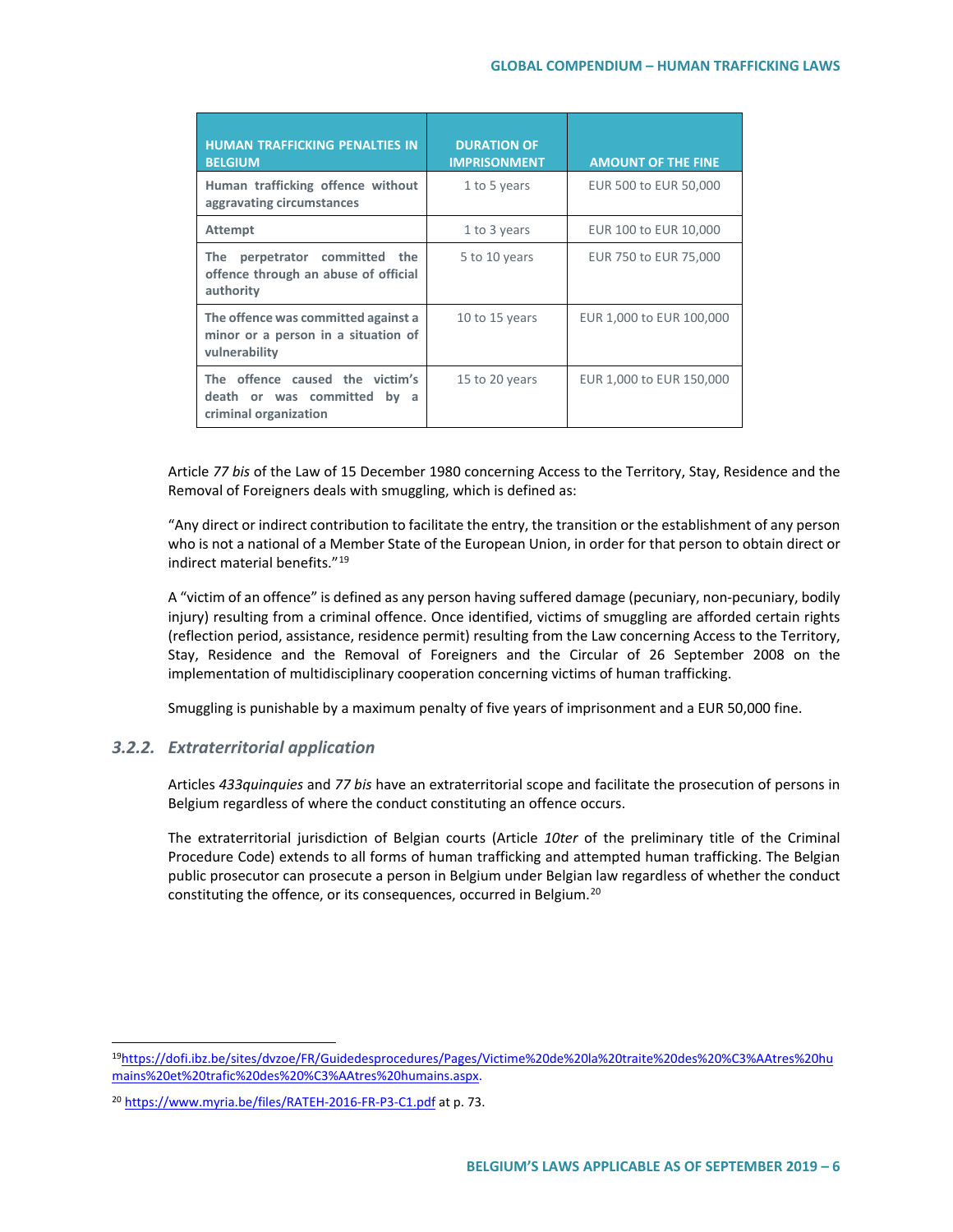# **3.3. Slavery-Like Offenses in Belgium's Legal Order**

#### *3.3.1. Servitude*

Article *433quinquies* of the Criminal Code punishes forced labor and services with imprisonment of one to five years and a fine of EUR 500 to EUR 50,000. However, the notion of "servitude" as it exists in certain common law countries does not exist. Nonetheless, Belgium, as a member of the Convention for the Protection of Human Rights and Fundamental Freedoms, is bound by the European Court of Human Rights' decisions.

Article 4 of the Convention states: "*1...* No one shall be held in slavery or servitude …*"* In *Siliadin v. France* (§ 124), the Court interpreted the term "servitude" as meaning providing one's services because of coercion. The use of coercion is similar to slavery.

The European Court defined servitude as any "particularly serious form of denial of freedom." It includes "in addition to the obligation to perform certain services for others ... the obligation for the 'serf' to live on another person's property and the impossibility of altering his condition." (*Siliadin v. France*, § 123).

Due to the case law of the European Court of Human Rights, servitude in Belgium and all member states of the Council of Europe is an aggravated form of forced or compulsory labor. In fact, the fundamental features distinguishing servitude from forced or compulsory labor within the meaning of Article 4 of the Convention are:

- The victims' feeling that their condition is permanent; and
- The situation is unlikely to change.

The Court underlined that domestic servitude is a specific offence, distinct from trafficking and exploitation, which involves a complex set of dynamics, including both overt and more subtle forms of coercion, to force compliance (*C.N. v. the United Kingdom*, § 80).<sup>[21](#page-6-0)</sup>

### *3.3.2. Forced labor*

Article *433quinquies* of the Criminal Code prohibits any act intended "*to submit a person to labor (or the provision of services) in conditions contrary to human dignity*." This broad definition does not require coercion (deemed an aggravating factor), which makes it theoretically applicable to a large number of situations, such as a simple violation of minimum wage obligations.

Over the years, Belgian courts have developed an impressive body of jurisprudence to shape the definition of forced labor as a human trafficking offence. The courts consider a number of factors: (i) no or very low remuneration, (ii) daily and weekly working hours (relative to the remuneration), (iii) non-declared labor, (iv) working conditions (working environment, nature of work, absence of workplace safety measures), (v) harassment, (vi) absence of work permit, and (vii) child labor, among others.

Generally, in Belgium, criminal organizations undertake human trafficking for the purpose of labor exploitation. Forced labor can be anywhere, but according to Europol it is mostly found in horticulture, agriculture, construction, car-washes, hotels, restaurants, catering, and domestic work (diplomatic personnel).

<span id="page-6-0"></span><sup>&</sup>lt;sup>21</sup> [https://www.echr.coe.int/documents/guide\\_art\\_4\\_eng.pdf](https://www.echr.coe.int/documents/guide_art_4_eng.pdf) at p. 7.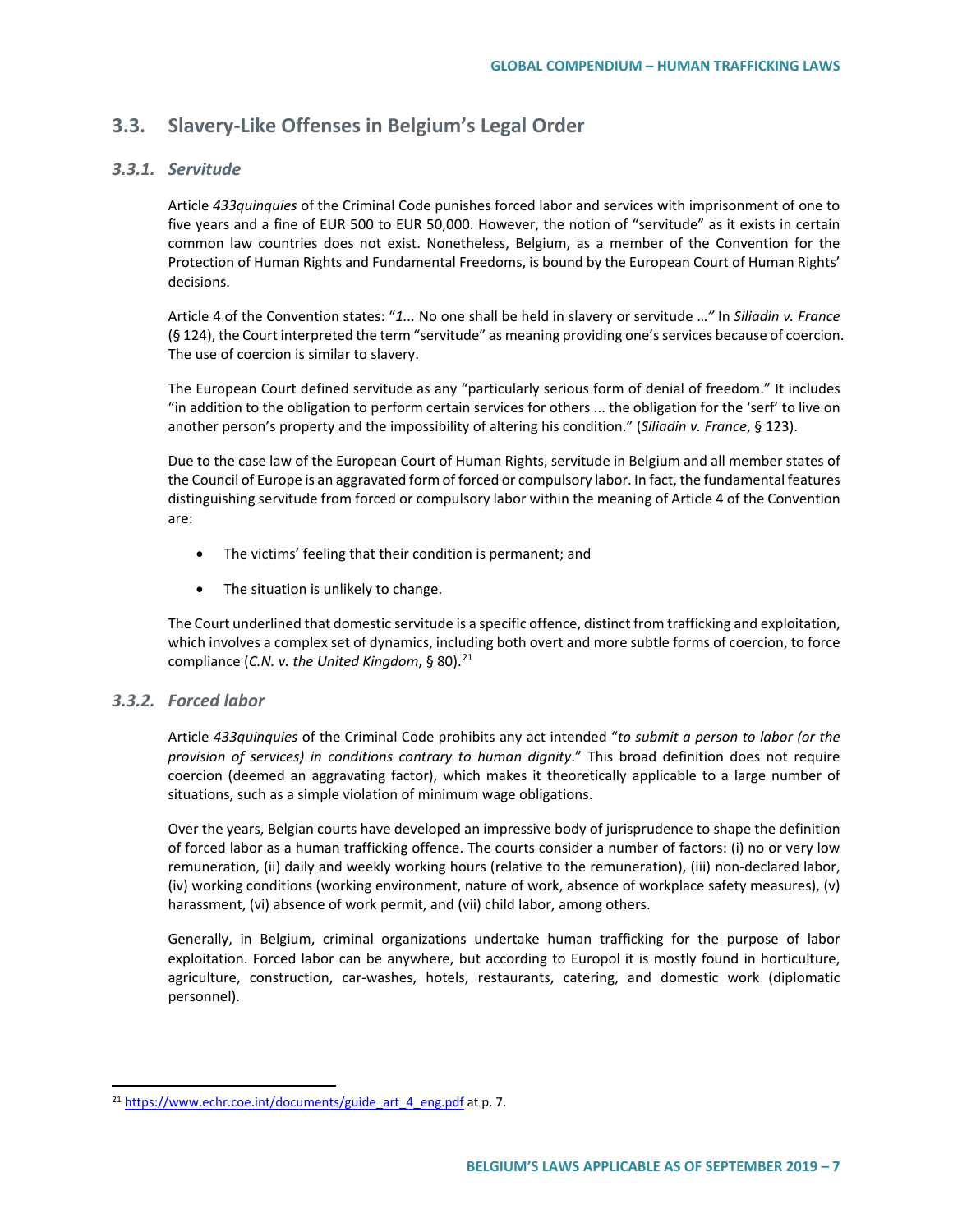#### *3.3.3. Deceptive recruiting for labor or services*

The Belgian Criminal Code does not specify deceptive recruitment as a criminal offence. However, Article *433quinquies* on forced labor and services is broad enough to cover such offences.

#### *3.3.4. Early and forced marriage*

A marriage is generally considered as forced when one of the two persons involved in the union has not given free and full consent. The Belgian Institute for the Equality of Women and Men has explained the conditions for forced marriage:

- This type of marriage results from physical or psychological pressure, the latter being far more subtle and difficult to detect;
- The practice of forced marriage is better explained through cultural data rather than specific racial, ethnic, or religious characteristics.

Although not expressly called out in Directive 2011/36 on human trafficking, preamble 11 to the Directive specifies that the definition of trafficking in human beings includes other conduct "such as illegal adoption or forced marriage." Similarly, though the Belgian Criminal Code does not explicitly identify forced marriage as human trafficking, the courts have concluded that the broad scope of human trafficking also encompasses forced marriage (as a form of sexual exploitation).<sup>[22](#page-7-0)</sup>

Nonetheless, in Belgium, forced marriages are the subject of specific provisions, both on a civil and criminal level.

- Article *146ter* of the Civil Code states that "there is no marriage either if the latter is entered into without the free consent of both spouses or if the consent of at least one of the spouses was given subject to violence or threats." The forced marriage is invalid because there is no genuine consent. The spouses, any interested parties, or the public prosecutor may submit a request for the marriage's annulment.
- Article *391sexies* of the Criminal Code punishes anyone using violence or threats to force or attempt to force someone to enter into a marriage. The punishment includes three months to five years in prison and a fine of EUR 250 to EUR 5,000. An attempt to force is subject to a two-month to three-year prison sentence and a fine of EUR 125 to EUR 2,500.

#### *3.3.5. Debt bondage*

In debt bondage, the victim is obliged to work to pay off a debt, while not receiving anything in exchange for the performed tasks. The Belgian Criminal Code does not contain a provision specifically prohibiting debt bondage. However, Article *433quiquies* on forced labor and services is broad enough to encompass such offences.

Debt bondage is common in prostitution. Female migrants are required to pay back their alleged debts by working as prostitutes. Debt bondage is one of the six indicators for human trafficking compiled by the International Labour Organization.<sup>[23](#page-7-1)</sup>

<span id="page-7-0"></span><sup>&</sup>lt;sup>22</sup> [https://www.myria.be/files/Pages\\_from\\_Annual-report-2015-trafficking-and-smuggling-P1C1.pdf](https://www.myria.be/files/Pages_from_Annual-report-2015-trafficking-and-smuggling-P1C1.pdf) at p. 5

<span id="page-7-1"></span><sup>&</sup>lt;sup>23</sup> <https://www.myria.be/files/Trafficking-report-2013.pdf> at p. 20.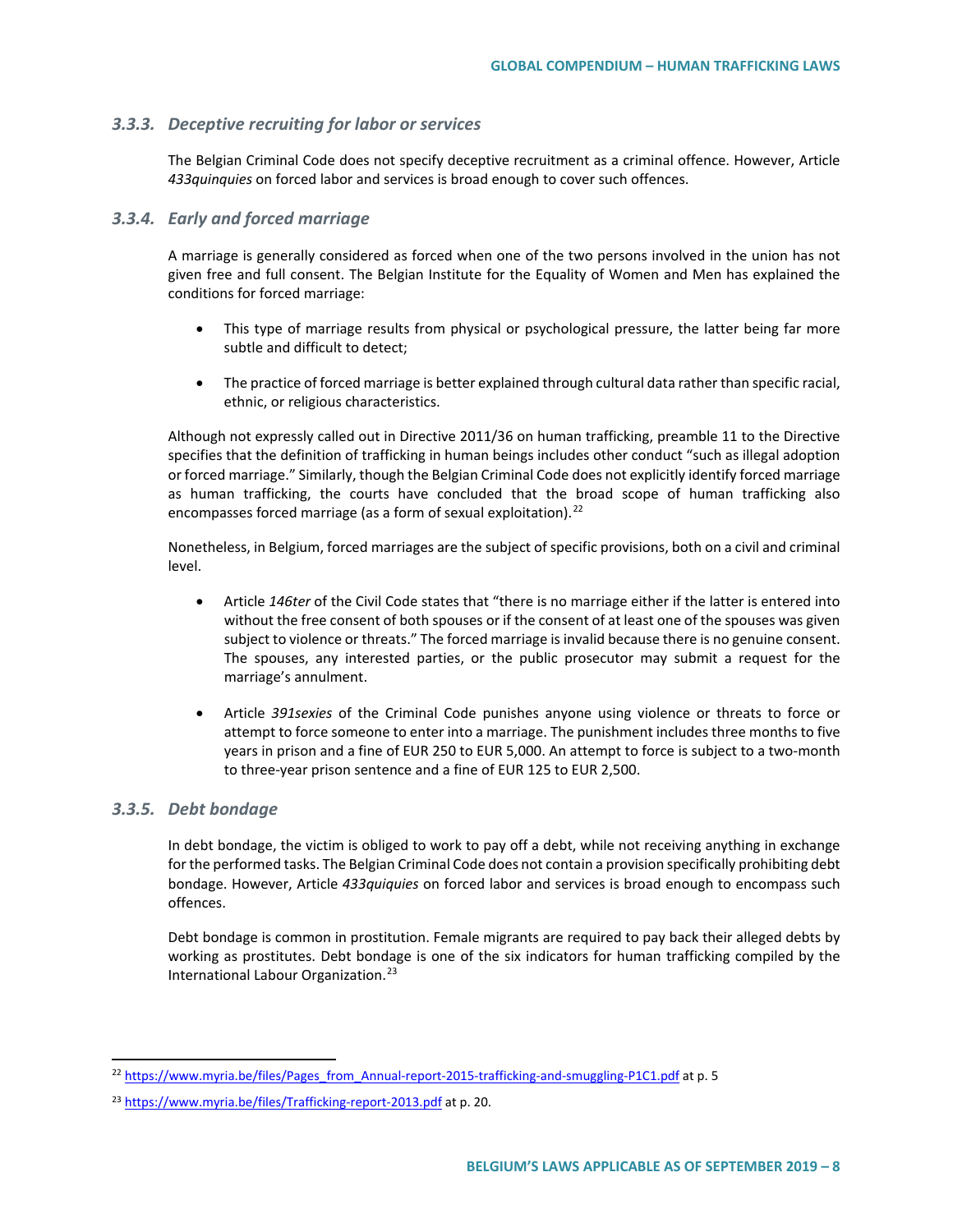#### *3.3.6. Any other relevant offenses*

Belgium has no other relevant slavery-like offences.

*3.3.7. Extraterritorial application of the offenses*

Refer to Section 3.2.2.

### **3.4. Human Trafficking/Smuggling-Related Offenses**

#### *3.4.1. International and domestic trafficking/smuggling of people*

Article *77 bis* of the Law of 15 December 1980 makes it an offence (punishable by a maximum penalty of five years of imprisonment or a EUR 50,000 fine) for a person to organize or facilitate directly or indirectly the irregular entry or transit of another person into the territory of the European Union or their residence in the European Union. This offence requires two conditions:

- The victim cannot be the national of any country member of the European Union (this might be a problem to prove because many victims of human smuggling are Romanian or Bulgarian nationals);
- The smugglers need to obtain a monetary benefit from their conduct.

Indicators that suggest human smuggling include: (i) the victim was concealed in difficult conditions (refrigerated trucks), (ii) the victim traveled and was lodged with the same group of persons staying illegally, (iii) the victim's official documents were confiscated,  $24$  (iv) the victim is in contact with unknown persons or is trying to make contact with people with whom the victim does not seem to have any connection, (v) the victim reports or suggests that the victim owes money or services to someone, and (vi) the victim attempts to leave or makes their intentions on leaving Belgium known.

#### *3.4.2. International and domestic trafficking in children*

Article *433quater* of the Criminal Code and Article *77 bis* of the Law of 15 December 1980 make it an offence (punishable by a maximum penalty of 15 years of imprisonment or a EUR 100,000 fine) for a person to organize or facilitate directly or indirectly the irregular entry or transit of another person into the territory of the European Union or their residence in the European Union when the trafficked person is under the age of 18.

Similar offences exist under the Criminal Code for domestic trafficking in children where a person organizes the transport of a child from one place in Belgium to another. The same maximum penalties that apply to international trafficking in children under the Criminal Code apply to domestic trafficking in children.

#### *3.4.3. Victim harboring*

Article *433quinquies* of the Criminal Code defines the crime of human trafficking to include harboring of victims for the purpose of sexual exploitation, the exploitation of begging, the removal of organs, forcing persons to commit an offence against their will, and exploitation of forced labor.

<span id="page-8-0"></span> <sup>2</sup>[4http://www.aidealajeunesse.cfwb.be/index.php?eID=tx\\_nawsecuredl&u=0&g=0&hash=85fb503bc09b08a6cd11ddf02b1c1c1](http://www.aidealajeunesse.cfwb.be/index.php?eID=tx_nawsecuredl&u=0&g=0&hash=85fb503bc09b08a6cd11ddf02b1c1c1bcb3474de&file=fileadmin/sites/ajss/upload/ajss_super_editor/DGAJ/Documents/Traite_Etres_humains/brochure_TEH__fiche_mineurs_fr__2_.pdf) [bcb3474de&file=fileadmin/sites/ajss/upload/ajss\\_super\\_editor/DGAJ/Documents/Traite\\_Etres\\_humains/brochure\\_TEH\\_\\_fiche](http://www.aidealajeunesse.cfwb.be/index.php?eID=tx_nawsecuredl&u=0&g=0&hash=85fb503bc09b08a6cd11ddf02b1c1c1bcb3474de&file=fileadmin/sites/ajss/upload/ajss_super_editor/DGAJ/Documents/Traite_Etres_humains/brochure_TEH__fiche_mineurs_fr__2_.pdf) mineurs fr 2 .pdf.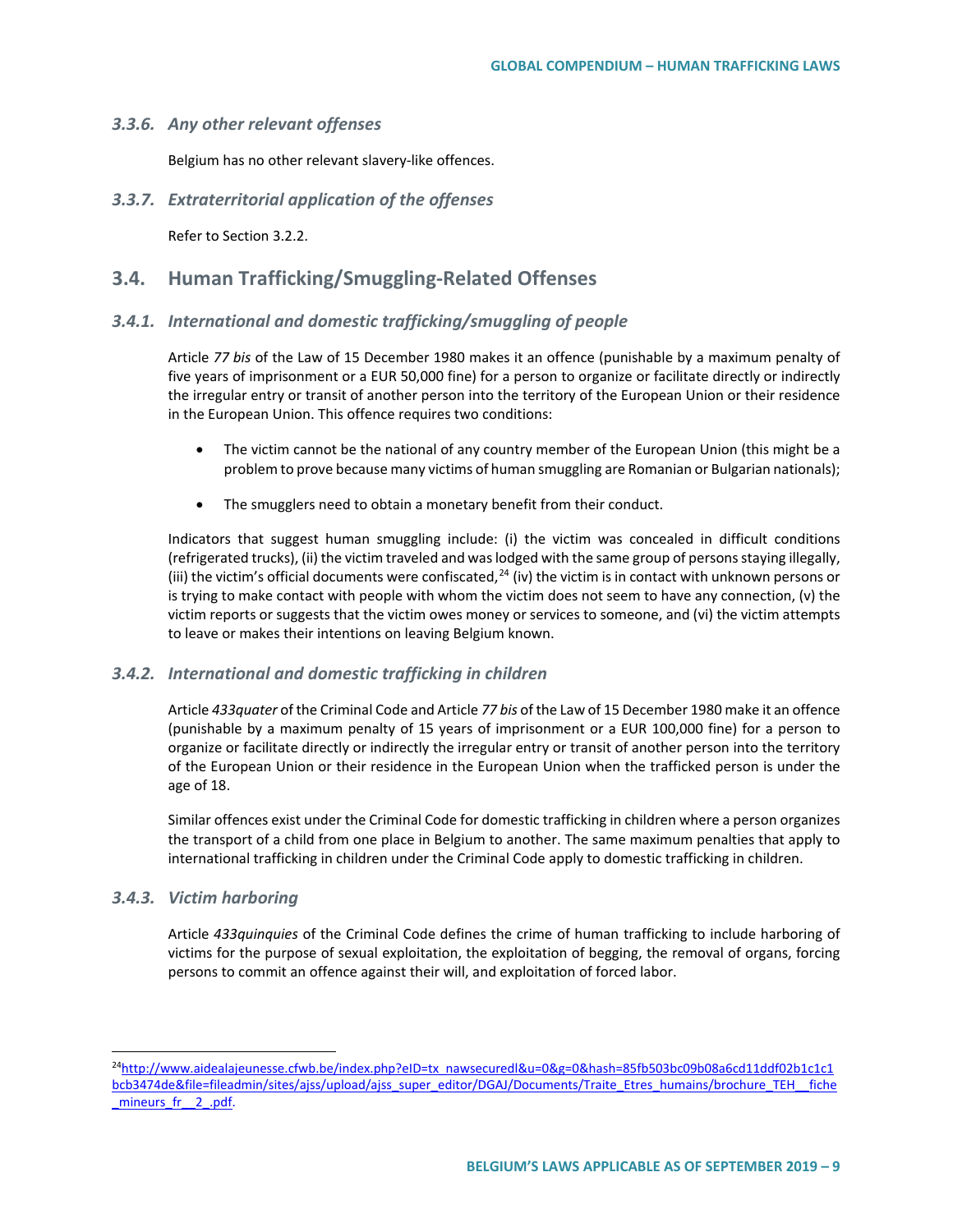#### *3.4.4. Extraterritorial application of human trafficking and smuggling offenses*

Refer to Section 3.2.2.

#### *3.4.5. International and domestic organ trafficking*

The Law of the 22nd of May 2019 added a new paragraph explicitly related to organ trafficking to Article *433quinquies* of the Criminal Code (punishable by a maximum penalty of five years of imprisonment or a EUR 50,000 fine). The voluntary acceptance by a recipient of an illegally obtained organ is also criminalized under the new law. By that, the law aims to increase the responsibility of the recipient that financially supports organ trafficking. In addition to that, the extraterritorial jurisdiction of Belgian courts was extended to apply to organ trafficking.

## **3.5. Online Exploitation of Children Offenses**

The Belgian Criminal Code does not specifically prohibit online exploitation. However, Article *433quinquies* applies to exploitation by any means.

## **3.6. Child Sex Tourism Offenses**

The Belgian Criminal Code does not specifically prohibit child sex tourism. However, Article *433quinquies* applies extraterritorially and can thus be used to target child sex tourism. In fact, the Government identifies child sex tourism as a significant problem.[25](#page-9-0)

# **4. BELGIUM'S SUPPLY CHAIN REPORTING LEGISLATION**

No supply chain reporting legislation obliges private businesses to control their supply chain to hinder human trafficking. Nonetheless, some initiatives do exist, at the EU and Belgian levels, that encourage companies to respect human rights when managing their supply chains.

First, according to the EU directive 2014/95/EU regarding disclosure of non-financial and diversity information by certain large undertakings (implemented in Belgium by the Law of 3rd September 2017), some large companies must include in their management report a non-financial statement containing information relating, among other things, to their respect for human rights. This directive also introduces the notion of "due diligence" according to which large undertakings must adopt anticipatory measures to identify, prevent, and mitigate existing and potential adverse impacts. This "due diligence" obligation applies not only to the company itself, but also to its subsidiaries and supply chains.<sup>[26](#page-9-1)</sup>

Belgium developed its "National Action Plan on Business and Human Rights," adopted on 23rd June 2017, in response to the European Commission's call to Member States to draw up National Action Plans (**NAPs**) for the implementation of the UN Guiding Principles on Business and Human Rights (**UNGPs**). The plan also reaffirmed Belgium's commitments to the OECD Guidelines for Multinational Enterprises and ILO instruments.<sup>[27](#page-9-2)</sup> Some of these Belgian initiatives might help to prevent human trafficking:

• A Belgian product label aimed at promoting socially responsible production, was created by the Law of 27th February 2002. It permits companies to put the Belgian social label on

<span id="page-9-0"></span> <sup>25</sup> ECPAT Belgique (2016), « *La traite des enfants en Belgique. Identification et protection des victimes* ».

<span id="page-9-1"></span><sup>26</sup> [https://eur-lex.europa.eu/legal-content/EN/TXT/?uri=CELEX:32014L0095.](https://eur-lex.europa.eu/legal-content/EN/TXT/?uri=CELEX:32014L0095)

<span id="page-9-2"></span><sup>27</sup> [https://globalnaps.org/country/belgium/.](https://globalnaps.org/country/belgium/)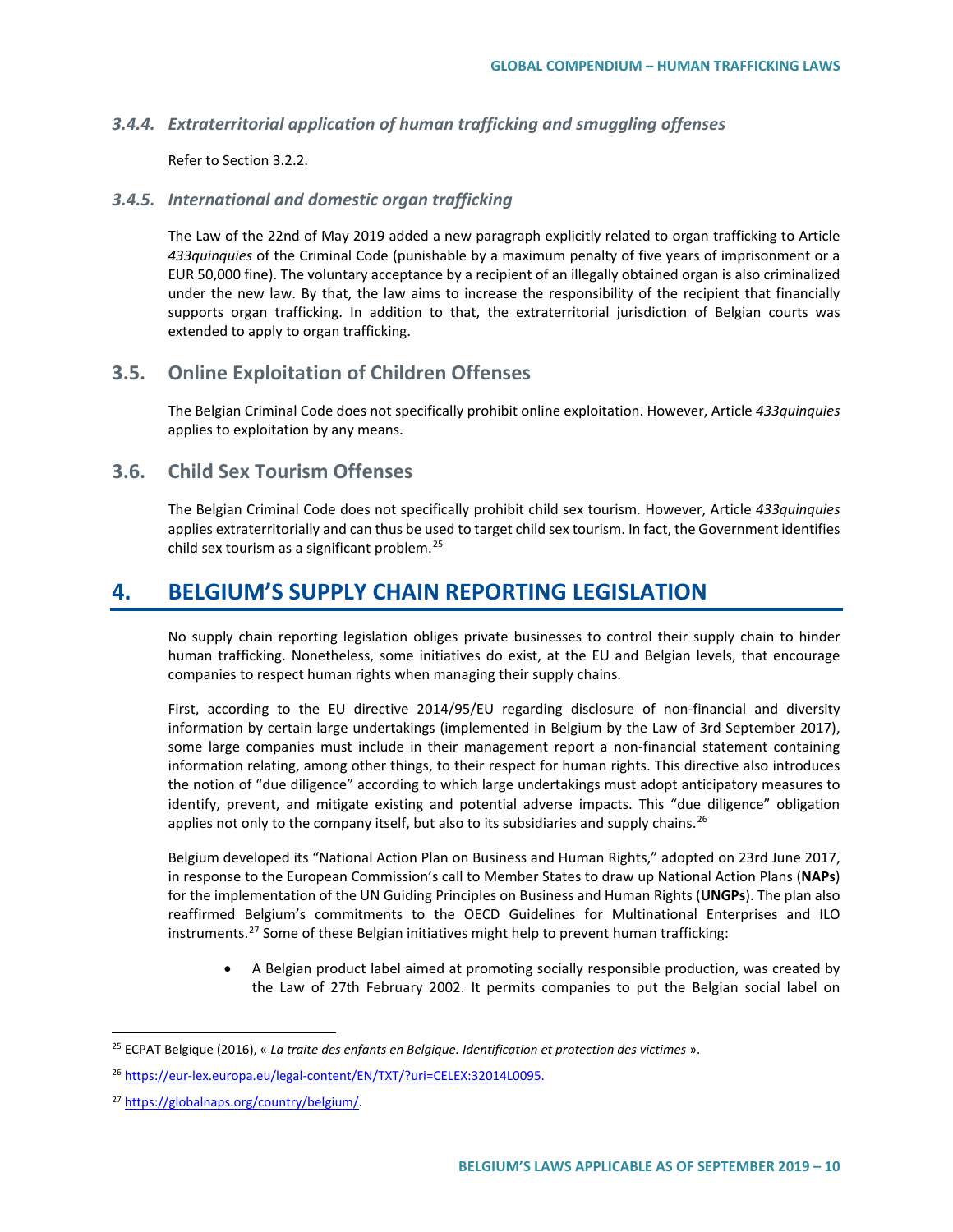products and services that comply with core labor standards all along the production chain.<sup>[28](#page-10-0)</sup> Unfortunately, the success of this label has been very limited. Therefore, the Government has decided to re-evaluate this law in order to improve its efficacy.

- Corporate social responsibility (**CSR**) is increasingly embedded in the Belgian economic landscape. To evaluate the concrete progress made by Belgian companies (including respect for human rights), a CSR barometer, in which companies may participate on a voluntary basis, was published in 2011 and 2015.<sup>[29](#page-10-1)</sup> The Federal Authority has decided to continue to support the publication of a CSR barometer every two years.
- The CSR Compass is another very useful tool to help companies comply with international guidelines for social responsibility in the supply chain. This tool includes useful advice, cases, templates, and useful links that are targeted at small and medium-sized enterprises.<sup>[30](#page-10-2)</sup> By highlighting child labor and forced work as the main issues, the portal addresses human rights.

# **5. FORCED LABOR: OVERVIEW OF BELGIUM'S APPLICABLE EMPLOYMENT AND MIGRATION LAWS**

# **5.1. Employment Law Rights For Victims of Human Trafficking and Forced Labor**

Belgian employment laws provide a number of civil mechanisms through which victims of forced labor and trafficking can seek civil remedies.

The Law of 12 April 1965 on the protection of Remuneration and the Law of 3 July 1978 on Employment Contracts both offer mechanisms to recover unpaid salaries. The first law defines remuneration, and the second obligates the employer to pay this remuneration. This opens the possibility for civil claims by victims of trafficking, notably also given that the Law of 12 April 1965 applies regardless of an employment agreement.<sup>[31](#page-10-3)</sup>

In Belgium, civil claims can be combined with the criminal proceedings so that the outcome of the criminal trial can be used in the civil claim. The criminal justice system is better equipped at handling trafficking cases given its broad investigative powers. Nonetheless, victims rarely ever file a claim on their own, possibly because they are not aware of their right to claim wages or they have an irregular status in Belgium.[32](#page-10-4)

# **5.2. Applicability of Employment Legislation in the Context of Forced Labor or Trafficking**

A victim of forced labor and trafficking is likely to fall under the applicable scope of the Law of 12 April 1965 if:[33](#page-10-5)

<span id="page-10-0"></span> <sup>28</sup> [http://www.ilo.org/dyn/natlex/docs/ELECTRONIC/62186/88986/F1414593785/BEL-62186.pdf.](http://www.ilo.org/dyn/natlex/docs/ELECTRONIC/62186/88986/F1414593785/BEL-62186.pdf)

<span id="page-10-1"></span><sup>&</sup>lt;sup>29</sup> [https://www.business.belgium.be/en/managing\\_your\\_business/sustainable\\_business.](https://www.business.belgium.be/en/managing_your_business/sustainable_business)

<span id="page-10-2"></span><sup>30</sup> [https://www.csrcompass.com/#.](https://www.csrcompass.com/)

<span id="page-10-3"></span><sup>31</sup> [https://jura.kluwer.be/secure/ShowFile.aspx?id=dx2198563.pdf&TrackUser=1.](https://jura.kluwer.be/secure/ShowFile.aspx?id=dx2198563.pdf&TrackUser=1)

<span id="page-10-4"></span><sup>32</sup> [https://fra.europa.eu/sites/default/files/fra\\_uploads/severe-labour-exploitation-country\\_be.pdf.](https://fra.europa.eu/sites/default/files/fra_uploads/severe-labour-exploitation-country_be.pdf)

<span id="page-10-5"></span><sup>3</sup>[3https://jura.kluwer.be/secure/showfile.aspx?originatingpage=resultlist&id=dx2200328.pdf&sourcetitel=DECKERS,%20H.,%20](https://jura.kluwer.be/secure/showfile.aspx?originatingpage=resultlist&id=dx2200328.pdf&sourcetitel=DECKERS,%20H.,%20MORTIER) [MORTIER](https://jura.kluwer.be/secure/showfile.aspx?originatingpage=resultlist&id=dx2200328.pdf&sourcetitel=DECKERS,%20H.,%20MORTIER) at pp. 5–13.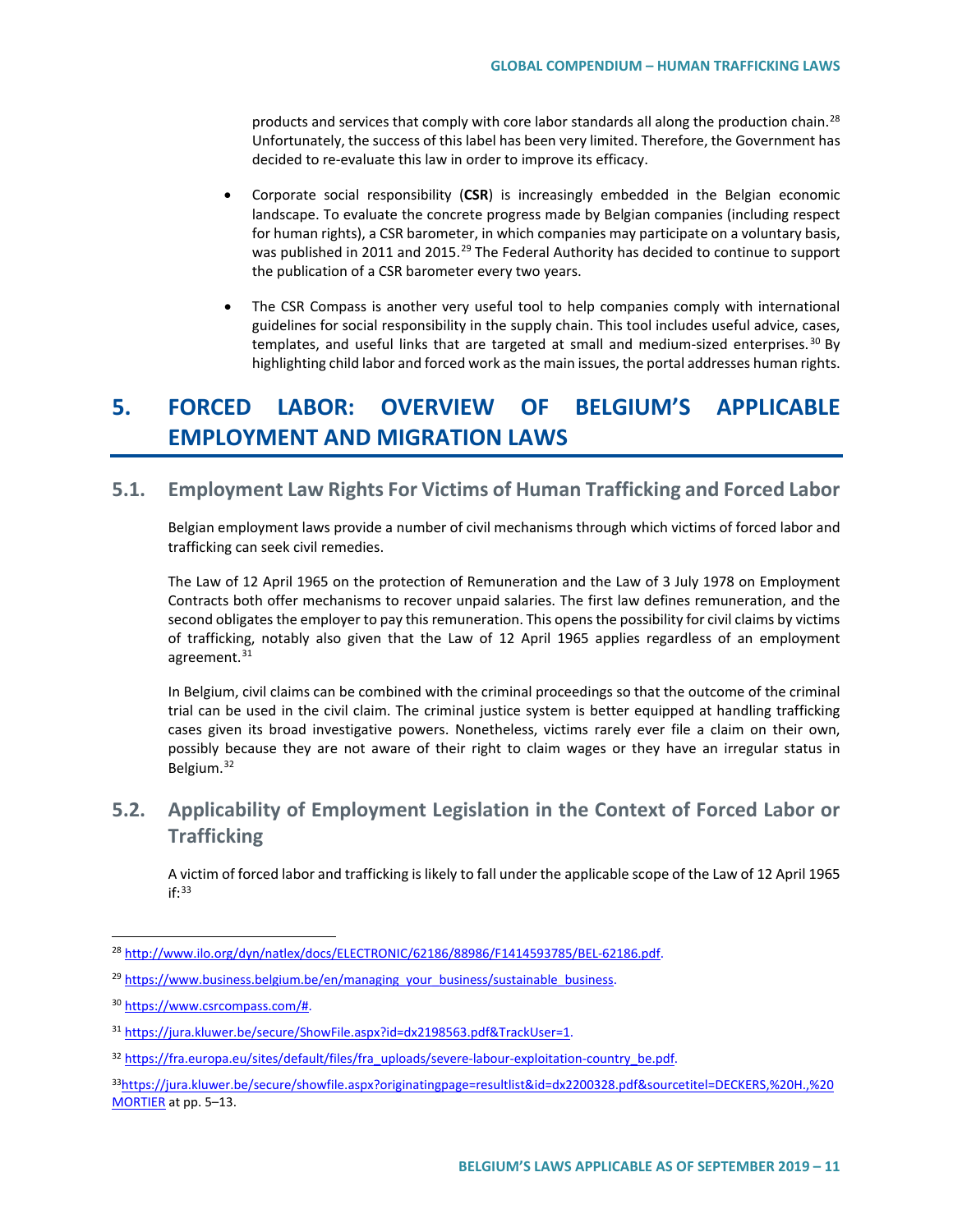- There is an entitlement to remuneration originating in a "commitment." Indeed, the law does not speak of "employment contract" but "commitment." Therefore, the law has a very broad scope of application; and
- Remuneration is due as a result of work that was performed.

Victims who satisfy these requirements have two ways to bring employment claims against traffickers (or other beneficiaries of the forced labor): (i) enforcement of the employment agreement under Article 1134 of the Civil Code, and (ii) judicial resolution of the employment agreement under Article 25 of the Law of 3 July 1978. A court may terminate a contract of forced labor and also award damages proven by a worker.

Moreover, the non-payment of the remuneration is criminally punished, regardless of the existence of an employment contract. Based on Article 162 of the Belgian Social Criminal Code, the employer might be fined (either a criminal fine of EUR 500 maximum or an administrative fine of EUR 250 maximum).<sup>[34](#page-11-0)</sup>

### **5.3. Statutory Rights**

Employees have statutory rights that serve as a basis for assessing whether a person is the subject of forced labor and for damage claims by victims of traffickers.

*5.3.1. Rights to minimum wages, entitlements, and other applicable minimum standards*

In Belgium, collective labor agreements concluded in joint committees (**CP**) and joint subcommittees of each profession set minimum wages. These agreements are binding on employers that are affiliated to such a joint committee. Any breach of this rule is punishable. A company can agree to pay a higher than minimum wage.<sup>[35](#page-11-1)</sup>

#### *5.3.2. Claims available in relation to misrepresentations and "sham" arrangements*

Belgian employment laws do not specifically address misrepresentations and "sham" arrangements.

#### *5.3.3. Claims available in relation to unlawful deductions, loans, and debt bondage*

Belgian employment laws do not specifically address unlawful deductions, loans, and debt bondage.

#### *5.3.4. Remedies*

Victims of trafficking who have not been paid minimum wages can bring a lawsuit in court to obtain payment of the outstanding wages with interest and damages.

#### *5.3.5. The well-being of workers: Preventing work-related psychosocial risks*

The Code of wellness at the workplace contains all the implementing decrees of the Act of 4 August 1996 on well-being of workers in the performance of their work. It applies to every employer who employs workers in Belgium.[36](#page-11-2)

The Law of 4 August 1996 transposes into Belgian law the framework Council Directive 89/391/EEC of 12 June 1989 on the introduction of measures to encourage improvements in the safety and the health of

<span id="page-11-0"></span> <sup>34</sup> Cass., 17 juin 1996, J.T.T., 1996, p. 331, note C. WANTIEZ.

<span id="page-11-1"></span><sup>35</sup> [https://www.cgslb.be/fr/salaire-minimum.](https://www.cgslb.be/fr/salaire-minimum)

<span id="page-11-2"></span><sup>&</sup>lt;sup>36</sup> file:///C:/Users/JP027101/Downloads/code2017.pdf.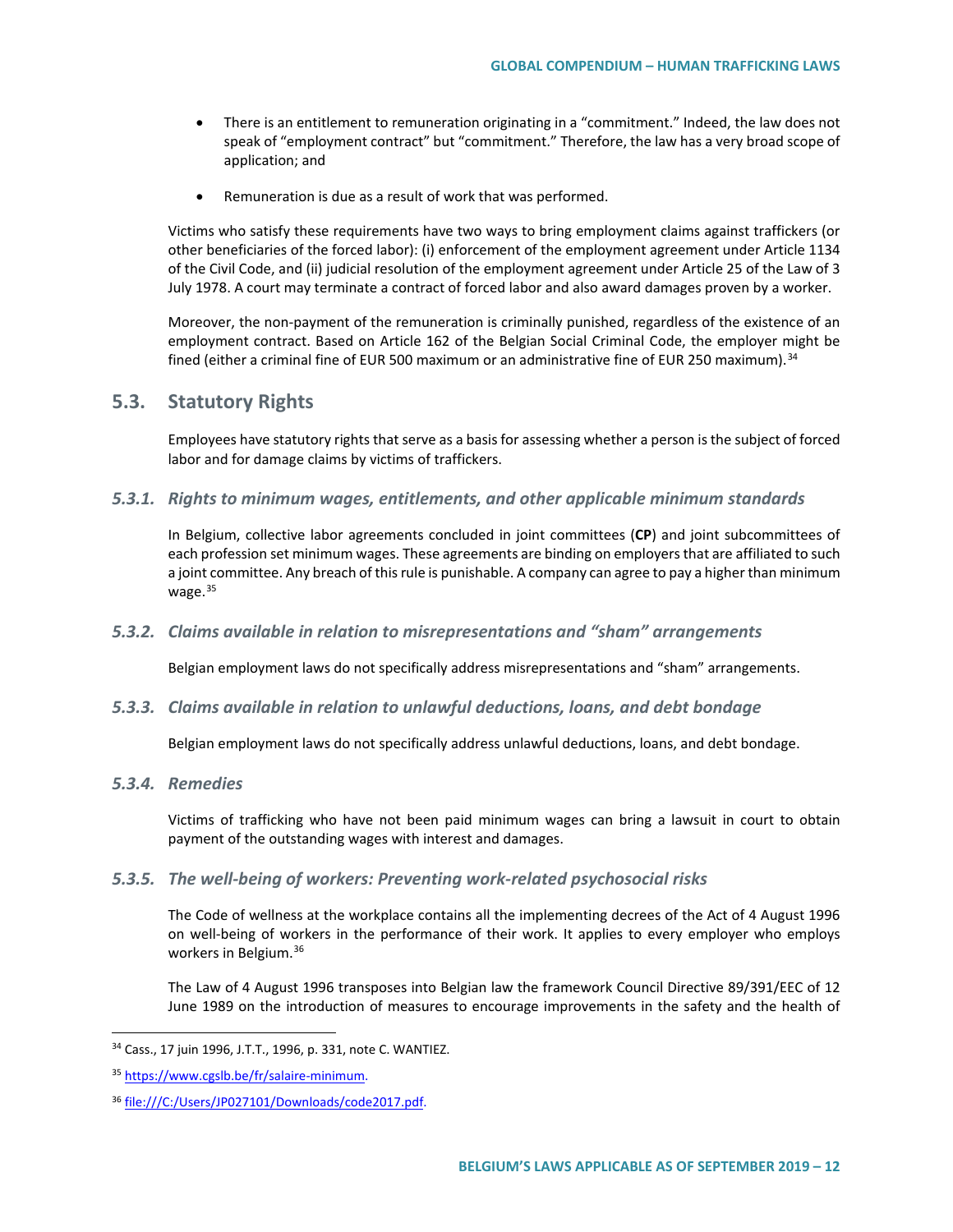workers at work. Victims of human trafficking and smuggling can use this legislation as it applies to all employers in Belgium.

Under Article I. 3-1 of the Code of wellness at the workplace, the employer has a duty to undertake a risk assessment of the workplace, including situations that may lead to psychosocial problems at work. The assessment must take into account, among other things: the amount of stress generated at work, violence and moral or sexual harassment at work, dangers associated with the work organization, the working conditions, and interpersonal relationships at work.

#### *5.3.6. The well-being of workers: Promotion of workers' health*

Under Article I. 4-2 of the Code, the employer also has an obligation to monitor employees' health. The employer must take steps to prevent workplace risks. The employer must promote employment opportunities for everyone, including employees with limited physical abilities, take into account technical progress, guard against the risk of serious injury, and provide appropriate safety and health signs whenever risks cannot be avoided.<sup>[37](#page-12-0)</sup>

#### *5.3.7. The well-being of workers: Rest time*

Employers must give workers a rest break after six hours of working time. The duration and method of granting this break are fixed by collective labor agreements concluded in joint committees or by the company. In the absence of a collective agreement, the worker is granted a 15-minute break. Every worker is entitled to a break of at least 11 consecutive hours per 24-hour period, *i.e.*, between two daily performances of work.

#### *5.3.8. The well-being of workers: Freedom to change jobs and right to leave*

Belgian law gives workers freedom to change jobs and the right to leave. In accordance with the provisions of the Constitution, everyone has the right to work. Everyone is free to choose their profession. Workers are free to terminate their employment contracts provided they give notice.

# **5.4. Rights to a Safe Workplace and Compensation Associated With Injuries or Illness**

The Law of 4 August 1996 requires employers to provide safe workplaces and compensation to workers who are injured in the course of their work. That law also provides for significant criminal sanctions (including, in severe cases, imprisonment) when workers are put in danger at work.

# **5.5. Access to Justice and Practical Issues Associated With Enforcing Social Legislation**

Due to a number of significant practical barriers in the Belgian legal system, victims of forced labor or trafficking in Belgium rarely bring claims to exercise their rights.

While many victims of forced labor and trafficking in Belgium are likely to have strong claims, the vast majority of victims do not know about the legal assistance available to file such claims. Belgian employment law and litigation procedures are complex, and it is difficult for any layperson to commence proceedings without legal assistance. Language is a particular barrier.

<span id="page-12-0"></span> <sup>37</sup> file:///C:/Users/JP027101/Downloads/code2017.pdf.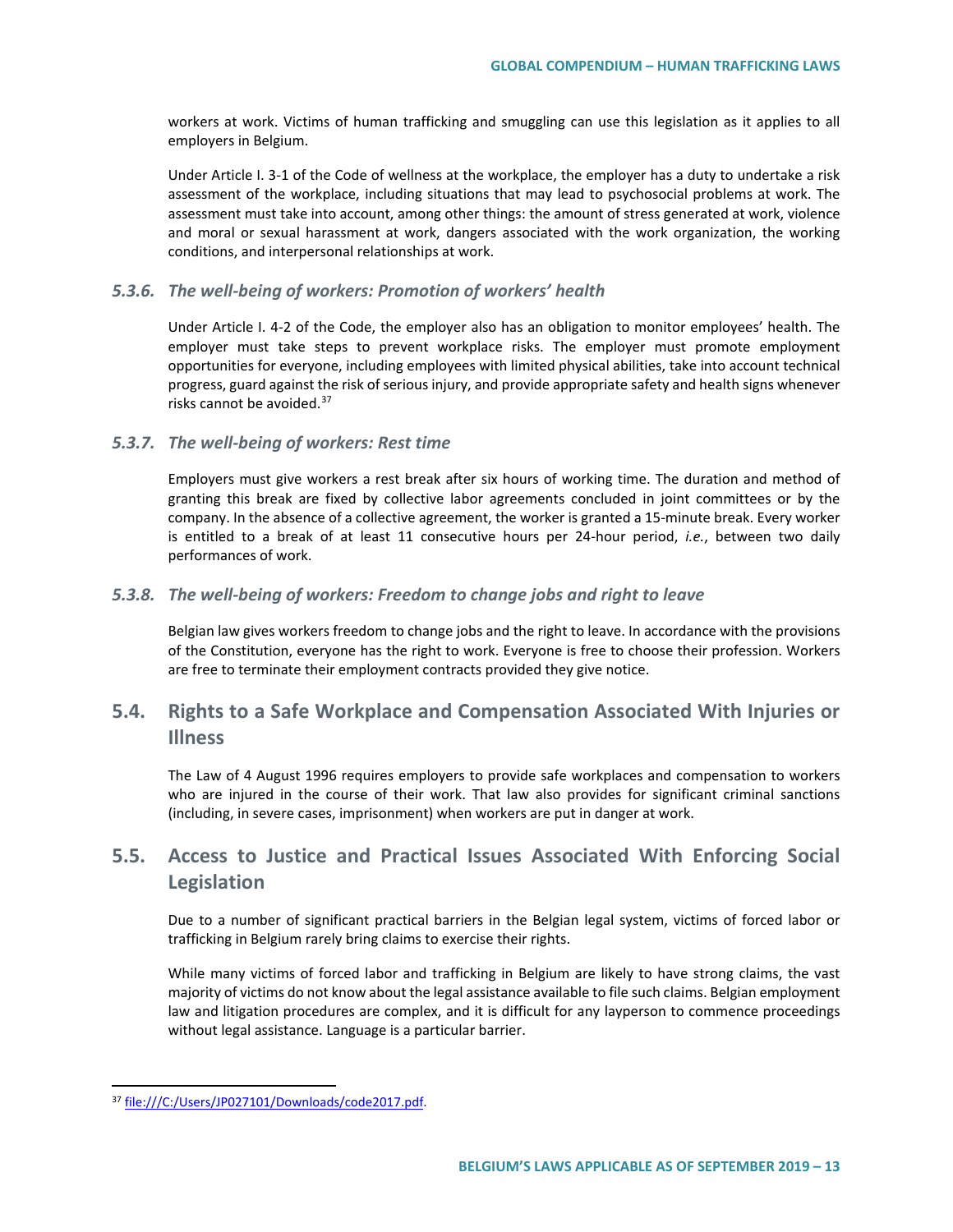Moreover, according to the FRANET Report of 2014, victims of human trafficking do not lodge complaints because they fear repatriation (in cases where victims are migrants). Indeed, migrant workers who file complaints with police or inspection bodies run a high risk that those institutions will check the workers' residential status.<sup>[38](#page-13-0)</sup>

In Belgium, the federal government, communities, and regions subsidize three centers serving victims of human trafficking. One of their purposes is to inform victims of their legal rights.<sup>[39](#page-13-1)</sup>

## **5.6. Interaction Between Employment Law and Migration**

#### *5.6.1. Employment rights affected where employment is unlawful under migration law*

When the victims of forced labor are undocumented migrants, there is *per se* a breach of the legislation that regulates employment. Article 183/1 of the Social Criminal Code makes it illegal to perform any work without a valid resident permit. In case of breach, this provision may subject the worker to a EUR 6,000 maximum fine and a maximum six months of imprisonment. Nonetheless, victims of forced labor or human trafficking might be exempt from this criminal sanction.<sup>[40](#page-13-2)</sup>

#### *5.6.2. Rights/remedies available under applicable migration law and regulations*

Refer to Section 7.

### **5.7. Employment Laws and Child Labor**

The exploitation of child labor is a crime. The federal Law on child labor of 5 August 1992 prohibits children from working other than as part of their education and prohibits work that could harm their well-being. Exemptions allow children to work as singers, actors, or models.

Cases of child labor are rare. The couple of reported cases concerned children unlawfully working in their parent's shop or restaurant.<sup>[41](#page-13-3)</sup>

# **6. GOVERNMENT PROCUREMENT RULES**

# **6.1. Overview**

Procurement at the federal and regional levels of government is subject to various rules and procedures that indirectly interact with issues related to forced labor, modern slavery, and human trafficking. Belgium has been pursuing a responsible purchasing policy, paying particular respect to the Conventions of the International Labor Organization. In connection with the National Action Plan on Business and Human Rights adopted in 2017, the working group of the Interdepartmental Commission for Sustainable Development (**CIDD**) has reported the different initiatives taken by the federal and regional governments regarding the control and respect of human rights in public procurements.

<span id="page-13-0"></span><sup>&</sup>lt;sup>38</sup> FRANET Report on supporting victims of severe forms of labor exploitation in having access to justice in EU Member States, Belgium, 2014, p. 44; available at[: https://fra.europa.eu/sites/default/files/fra\\_uploads/severe-labour-exploitation](https://fra.europa.eu/sites/default/files/fra_uploads/severe-labour-exploitation-country_be.pdf)[country\\_be.pdf.](https://fra.europa.eu/sites/default/files/fra_uploads/severe-labour-exploitation-country_be.pdf)

<span id="page-13-1"></span><sup>&</sup>lt;sup>39</sup> For more details, refer to Section 7.3: Statutory Support System.

<span id="page-13-2"></span><sup>40</sup> *See* Article 433*quinquies* §5 of the Criminal Code.

<span id="page-13-3"></span><sup>41</sup> [https://fra.europa.eu/sites/default/files/fra\\_uploads/severe-labour-exploitation-country\\_be.pdf](https://fra.europa.eu/sites/default/files/fra_uploads/severe-labour-exploitation-country_be.pdf) at p. 18.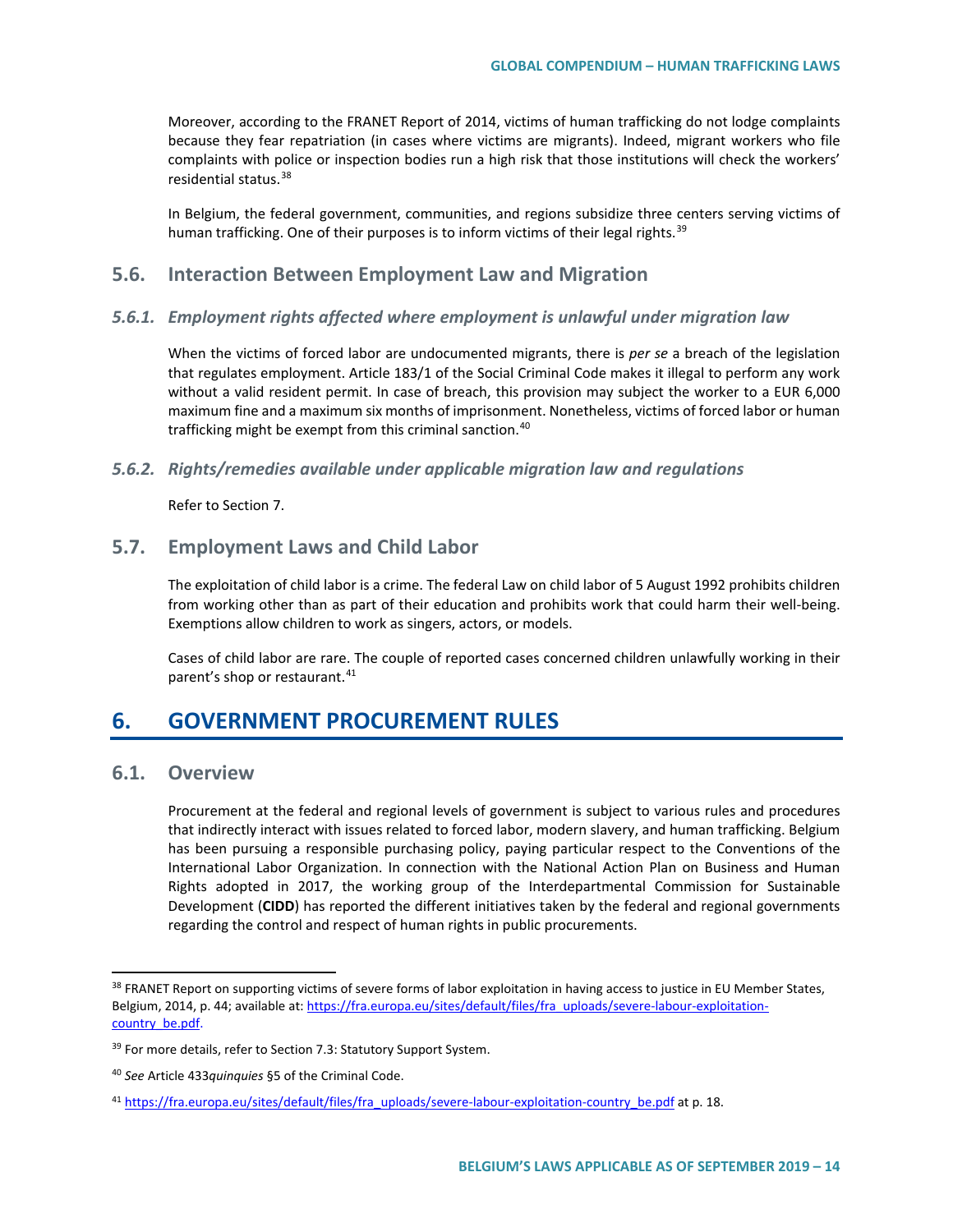# **6.2. Federal Procurement Rules and Action Plan**

The Sustainable Public Procurement working group of the CIDD has authority to examine how to strengthen and optimize the protection of human rights in the purchasing policy of the Public Authority. The working group must deliver a series of proposals with a particular emphasis on risk sectors, such as the clothing industry.

Moreover, on 30 June 2017, a new regulation on procurement contracts came into force in Belgium.<sup>[42](#page-14-0)</sup> Implementing European directives, this regulation requires, contractors to ensure that their subcontractors respect their human rights obligations regarding, among other things, child labor, human trafficking, and employment of illegal migrant workers.<sup>[43](#page-14-1)</sup>

## **6.3. Flemish Region Public Procurement Rules and Action Plan**

On 29 January 2016, the Flemish Government approved the Flemish Public Procurement Plan for the period 2016-2020. It mainly focuses on innovation, sustainability, and professionalization.

The Flemish Government plans to use public procurement contracts as a tool to accomplish its political objectives; one of those objectives is the reduction of human rights violations in the production chain, particularly in the clothing industry.

# **6.4. Walloon Region Public Procurement Rules and Action Plan**

The Public Service of Wallonia, which participates in the Sustainable Public Procurement working group of the CIDD, has also committed to identify avenues for optimizing the integration of human rights into the purchasing policy of the Public Authority.

Since January 2009, there has been a public procurement portal for the Walloon Region and the French Community (*Féderation Wallonie-Bruxelles*). This website has a number of tools to promote the use of environmental, social, and ethical criteria in the public procurement procedures.

## **6.5. Brussels-Capital Region Public Procurement Rules and Action Plan**

On 8 May 2014, the Brussels-Capital Region adopted legislation that encourages the use of environmental and ethical clauses in the public procurement contracts of regional and municipal authorities.<sup>[44](#page-14-2)</sup> Ethical clauses to respect human rights and social equity may condition the award of the public procurement.<sup>[45](#page-14-3)</sup>

# **7. RESTITUTION AND VICTIM COMPENSATION**

## **7.1. Judicial Process**

In Belgium, victims of human trafficking have several remedies to obtain compensation for their injuries. The first of these is to institute civil proceedings before the criminal court judge during the trial of the alleged perpetrator of the trafficking offence, claiming pecuniary and non-pecuniary damages. Victims who do not institute civil proceedings before the criminal court judge may make a separate civil application, but

<span id="page-14-0"></span> <sup>42</sup> *See* the Law of 17 June 2016 on procurement contracts, *Belgian Official Gazette*, 14 July 2016.

<span id="page-14-1"></span><sup>43</sup> <https://www.myria.be/files/RATEH-EN-2018-DEF.pdf> at p. 88; Article 67 § 1 of the Law of 17 June 2016.

<span id="page-14-2"></span><sup>44</sup> *Ordonnance du 8 mai 2014 relative à l'inclusion de clauses sociales dans les marchés publics*.

<span id="page-14-3"></span><sup>45</sup> [https://www.sdgs.be/sites/default/files/publication/attachments/20170720\\_plan\\_bs\\_hr\\_fr.pdf](https://www.sdgs.be/sites/default/files/publication/attachments/20170720_plan_bs_hr_fr.pdf) at pp. 33–35.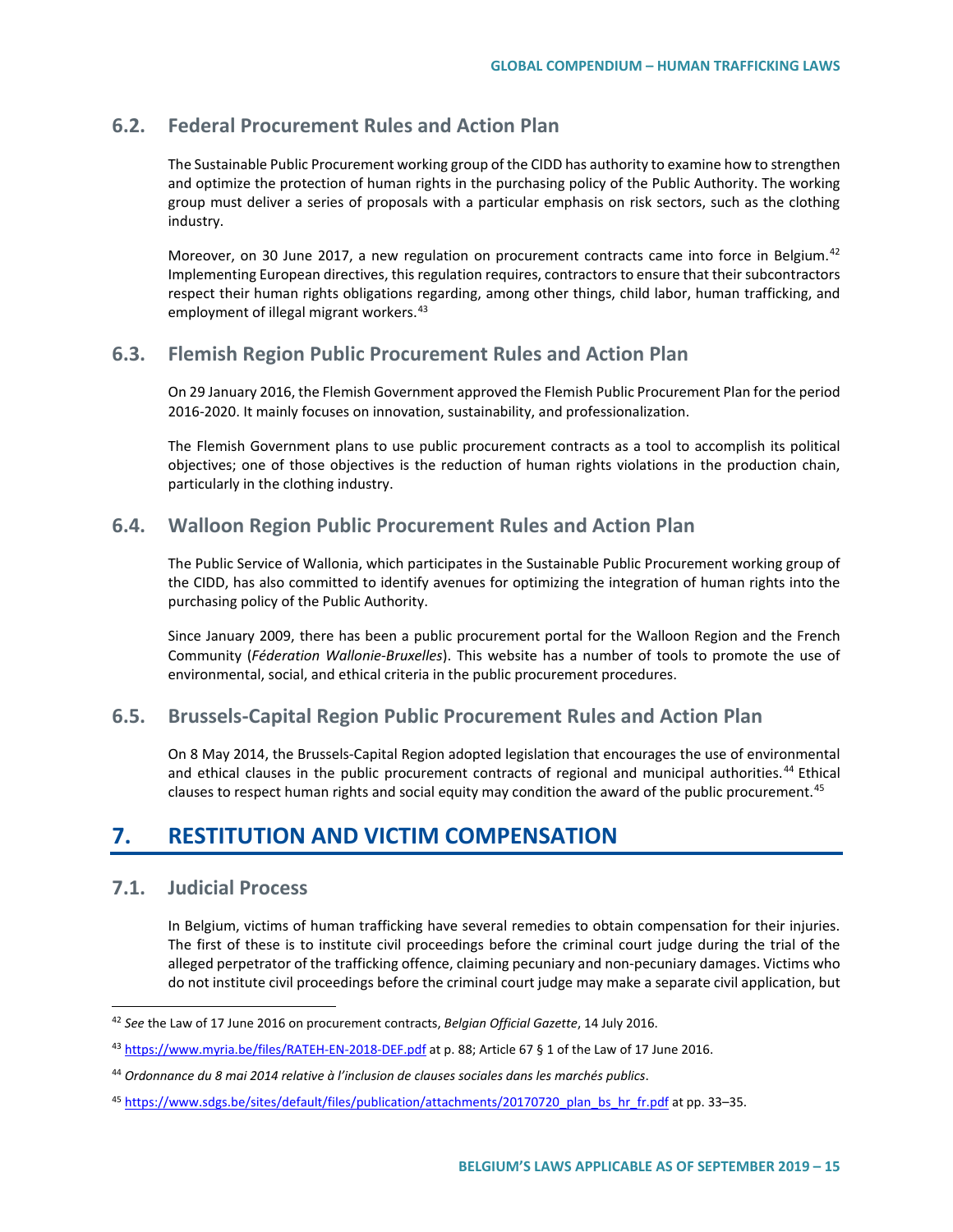the civil procedure will be suspended until the criminal court judge has ruled definitively on the public prosecution. The Criminal Code (Article 43) permits confiscation of the perpetrators' assets, and Article *524 bis* of the Code of Criminal Investigation allows prosecutors to request a financial investigation into the perpetrators' property. This financial investigation is important as it may allow courts to find and confiscate property that later can be used to compensate victims.<sup>[46](#page-15-0)</sup>

# **7.2. The Fund for Financial Aid for Victims of Intentional Acts of Violence and Incidental Rescuers**

Perpetrators of a human trafficking offence are often insolvent or make themselves insolvent, so that the victim cannot obtain compensation from them. Human trafficking victims can turn to the Fund for financial aid for victims of intentional acts of violence and incidental rescuers, established by the Law of 1st August 1985, $47$  via an application for aid lodged with the Commission for financial aid for victims of intentional acts of violence and incidental rescuers (**Aid Commission**).[48](#page-15-2)

To access this financial aid, victims of trafficking must demonstrate that an intentional act of violence has been committed against them in Belgium, that they have suffered grave physical or mental damage, and that the damage was the direct consequence of the act of violence.<sup>[49](#page-15-3)</sup>

The Commission grants three types of aid: principal aid, requiring the victim to await the completion of the investigation or criminal proceedings and then launch a civil lawsuit; emergency aid, which victims may request as soon as the civil claim is filed; and supplementary aid, in the case of damage subsequently becoming more serious.

The Belgian authorities do not consider this financial aid as replacing compensation, because the conditions for obtaining the aid do not always exist, such as in the case of human trafficking for the purpose of economic exploitation. Of course, workers can claim to recover unpaid wages from their employers.<sup>[50](#page-15-4)</sup> An employer who gives work to foreign nationals irregularly present in Belgium under a work contract is bound to pay them salaries equivalent to those paid to legally employed people.

This financial aid is available to victims who obtain an indefinite residence permit owing to their trafficking victim status and to illegal migrants who are victims of an intentional act of violence.<sup>[51](#page-15-5)</sup>

## **7.3. Statutory Support System**

At the end of 2008, the essential victim protection scheme was integrated into a new ministerial circular.<sup>[52](#page-15-6)</sup> This circular defines the procedures for the identification, referral, reception, and assistance of potential

<span id="page-15-0"></span><sup>&</sup>lt;sup>46</sup> GRETA Report concerning the implementation of the Council of Europe Convention on Action against Trafficking in Human Beings by Belgium, Second evaluation round, 7 July 2017, § 154.

<span id="page-15-1"></span><sup>47</sup> *See* Article 28 *et seq.* of the Law of 1st August 1985 on fiscal measures and others, *Moniteur Belge* [*Belgian Official Gazette*], 6 August 1985.

<span id="page-15-2"></span><sup>&</sup>lt;sup>48</sup> GRETA Report concerning the implementation of the Council of Europe Convention on Action against Trafficking in Human Beings by Belgium, First evaluation round, 25 September 2013, §§ 179–182.

<span id="page-15-3"></span><sup>49</sup> *See* Article *31* and *31 bis* of the Law.

<span id="page-15-4"></span><sup>50</sup> GRETA Report, 7 July 2017, § 151.

<span id="page-15-5"></span><sup>51</sup> GRETA Report, 25 September 2013, § 182.

<span id="page-15-6"></span> $52$  Circular of 26 September 2008 on the introduction of a multidisciplinary cooperation as regards the victims of trafficking in human beings and/or of certain more serious kinds of smuggling in human beings, *Belgian Official Gazette*, 31 October 2008.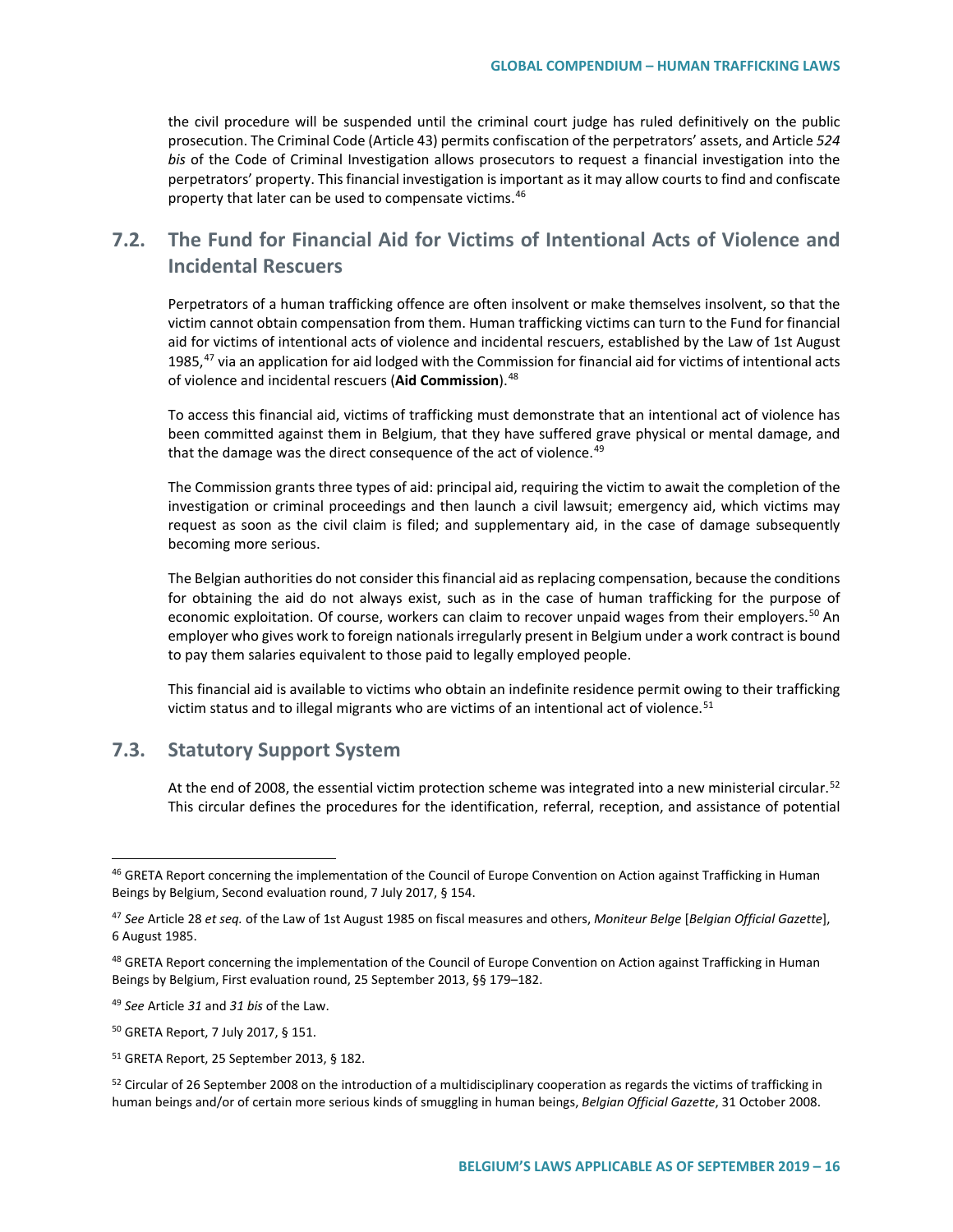victims of human trafficking and victims of more serious kinds of human smuggling. The circular also sets the conditions for obtaining victim status.

The current system is designed to meet two different requirements: 1) offer victims a series of aid and assistance measures; and 2) combat persons and networks involved in human trafficking. To achieve the second goal, it is essential for the victim to cooperate.

The victim protection scheme covers all forms of exploitation in human trafficking.

The status of victim of human trafficking can be granted either to foreign nationals or to nationals of the Member States of the European Union.<sup>[53](#page-16-0)</sup> The status of victim of human smuggling under aggravating circumstances can be granted only to foreign nationals.[54](#page-16-1)

To acquire victim status, a person must satisfy three conditions:

- The potential victim must leave the person or the network that committed the criminal offense;
- The potential victim must be under the responsibility of an approved reception center specializing in the reception and assistance of victims of human trafficking; and
- The potential victim must file a complaint or make a statement against the person or the network that committed the trafficking offense.

Potential victims of trafficking are granted a reflection period of 45 days during which time they can file a complaint, make a statement, or decide to return to their home country. During that period, the victim has access to social assistance. After that period of time, any victim who decides to file a complaint or make a statement is granted the special status of "victim of human trafficking," and thus has access to the various forms of aid provided within this framework. Testimony in court proceedings is not a condition for a victim to be granted the status of "victim of trafficking in human beings."

Victims may obtain permanent residency after their traffickers have been sentenced. Victims also can obtain an unlimited residence permit without the conviction of the trafficker(s), provided that the Public Prosecutor or the Labor Auditor has established in their charges the offence of trafficking in human beings. Nevertheless, if the traffickers are not convicted, victims may in some cases have to return to their country of origin, after a review by the immigration authorities.

Since 1995, three specialized centers have been given recognition as reception centers for providing shelter and assistance to victims of trafficking and smuggling in human beings. These are called: Pag-Asa (located in Brussels), Sürya (located in Liège, in the Walloon Region), and Payoke (located in Antwerp, in the Flemish Region).

The main role of those centers is to provide care and psychological, medical, and legal assistance. They are the only institutions competent for requesting residence permits or their renewal with the Immigration Office. They also can start legal actions on behalf of victims of human trafficking and human smuggling.

For unaccompanied minor victims of human trafficking, a series of special measures have been developed. They are provided care and assistance in specific centers.

<span id="page-16-0"></span><sup>&</sup>lt;sup>53</sup> The process of granting the status of victim of human trafficking in Belgium is detailed on the website of the Belgian Federal Migration Centre, available at[: https://www.myria.be/en/traff-and-smuggling/victim-status.](https://www.myria.be/en/traff-and-smuggling/victim-status)

<span id="page-16-1"></span><sup>54</sup> [https://ec.europa.eu/anti-trafficking/member-states/belgium\\_en.](https://ec.europa.eu/anti-trafficking/member-states/belgium_en)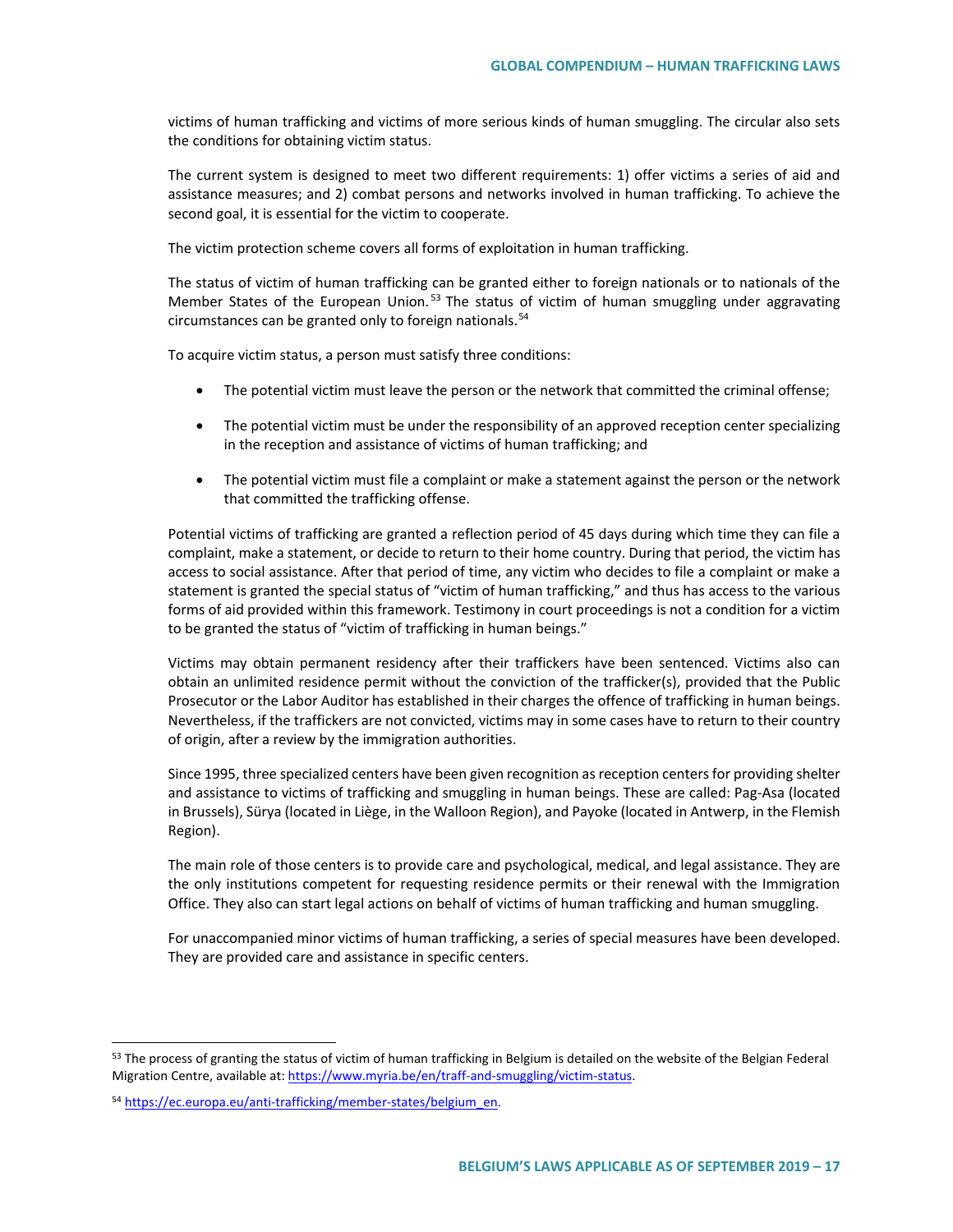# **8. BELGIUM'S MULTIDISCIPLINARY/INTERAGENCY COOPERATION APPROACH**

### **8.1. Overview**

In Belgium, the most notable legal instrument, which introduces a multidisciplinary cooperation approach regarding human trafficking, is the Circular of 26 September 2008 on the implementation of multidisciplinary cooperation concerning victims of trafficking in human beings and/or certain aggravated forms of trafficking in human beings. Belgium has no equivalent to the Australian Federal Slavery Act of 2018. Therefore, private entities do not have to report on modern slavery issues.

## **8.2. National Institutional Coordination**

### *8.2.1. Interdepartmental Coordination Unit for the fight against smuggling and trafficking in human beings*

The Interdepartmental Coordination Unit (**Unit)** is the main coordinating body in Belgium for policy in the field of human trafficking and smuggling. The Unit is chaired by a representative of the Minister of Justice or the Minister himself. Other members of the Unit include the Prime Minister, the Minister of Labor and Social Affairs, the Minister of Home Affairs, the federal attorney general, and representatives from the social security administrations, the College of public prosecutors, Child Focus, and several reception centers for asylum seekers. Despite their limited jurisdiction in the field of human trafficking and smuggling, the communities were included to strengthen the coordination process.

The Unit has the competence *first*, to facilitate coordination and efficient information transmission between all those actors and *second*, to critically assess the results of the fight against human trafficking and smuggling and to collaborate on proposals and policy recommendations in this area.<sup>[55](#page-17-0)</sup>

#### *8.2.2. Reference magistrates*

In each judicial district one reference magistrate is responsible for directing and monitoring investigations about trafficking and smuggling in their district. They also serve as a point of contact for other stakeholders (other reference magistrates, police, and reception centers for asylum seekers).<sup>[56](#page-17-1)</sup>

#### *8.2.3. Criminal Policy Service*

The Criminal Policy Service (**CPS)** is affiliated with the Ministry of Justice. The CPS reports on the evolution of crime and forms proposals to guide criminal policy, to rationalize research and prosecution policy, and to harmonize prevention, enforcement, and implementation of sentences. The CPS administers the permanent office of the Interdepartmental Coordination Unit.

The CPS has several responsibilities for the Unit:

• Assessing the evolution of objectives set in the Circular of 26 September 2008 on the implementation of multidisciplinary cooperation concerning victims of trafficking in human beings and/or certain aggravated forms of trafficking in human beings;

<span id="page-17-0"></span><sup>55</sup> [http://www.dsb-spc.be/doc/pdf/BRO\\_MH\\_BELGIE\\_FR\\_2014.pdf.](http://www.dsb-spc.be/doc/pdf/BRO_MH_BELGIE_FR_2014.pdf)

<span id="page-17-1"></span><sup>56</sup> [https://www.myria.be/files/Traite-rapport-2015-recommandations.pdf.](https://www.myria.be/files/Traite-rapport-2015-recommandations.pdf)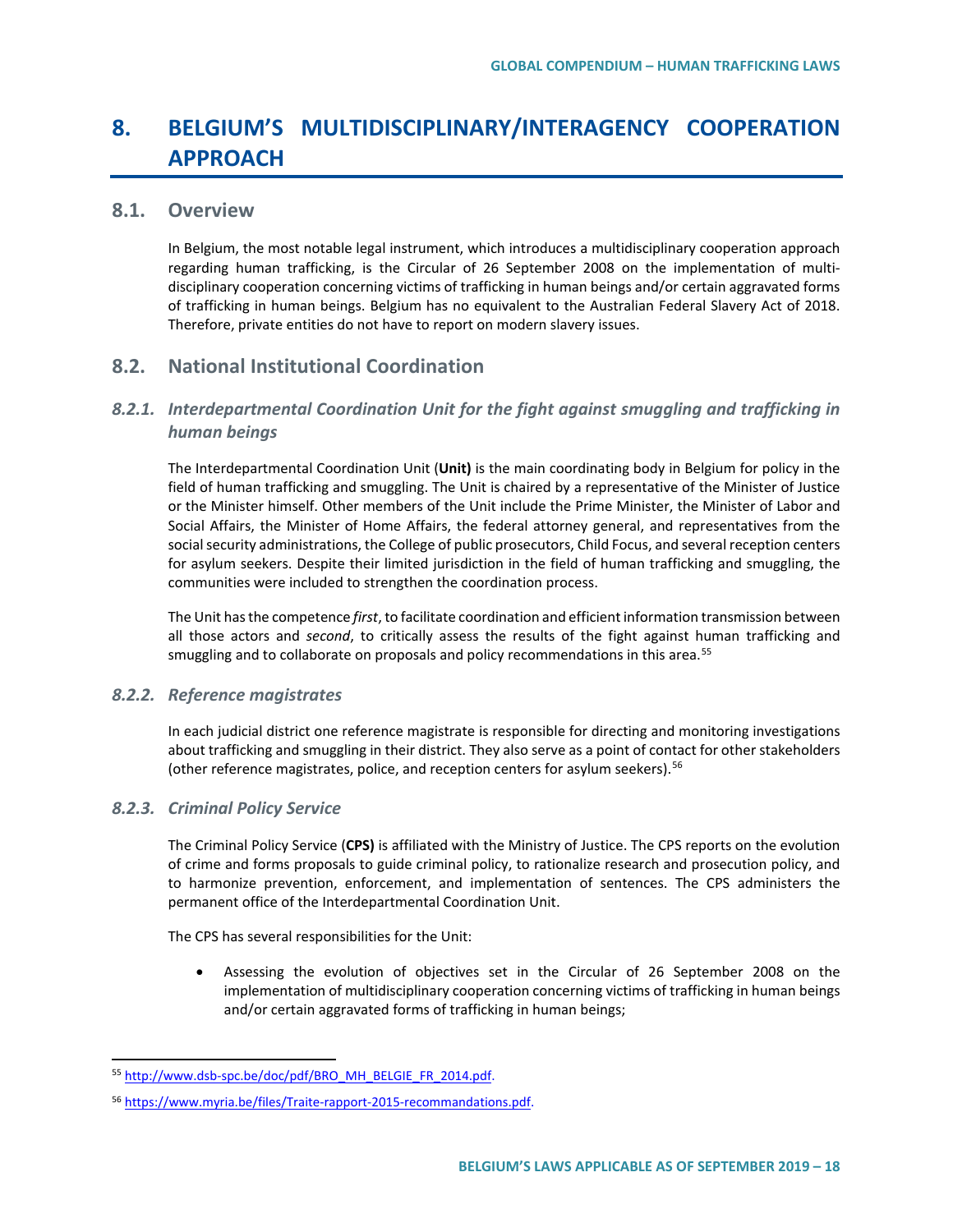- Drafting the biennial report of the Government concerning human trafficking and smuggling. This document includes all the initiatives taken by the ministerial departments and the actors involved in this area;
- Organizing a study day that brings together magistrates, civil servants, and police agents in charge of this area. This study day aims to stimulate the exchange of information and experiences; and
- Evaluating the Directive 2011/36/EU of the European Parliament and of the Council of 5 April 2011 on preventing and combating trafficking in human beings and protecting its victims.

#### *8.2.4. Federal Centre for Migration for the analysis of migration flows or Myria*

The missions of the Federal Centre for Migration in the area of trafficking and smuggling of human beings are: $57$ 

- Drafting an annual, independent, and public report evaluating the results of the fight against human trafficking and smuggling. This report is transmitted to the federal government, parliament, and all relevant partners;
- Monitoring the collaboration between the three specialized reception centers for victims (Pag-asa, Sürya, and Payoke);
- Engaging in legal proceedings related to human trafficking and smuggling; and
- Acting as the secretary for the Interdepartmental Coordination Unit.

#### *8.2.5. Federal judicial police's central office of human trafficking*

This body operates under the authority of the Ministry of Home Affairs. It offers support to local and federal police agents in their fight against trafficking in human beings, including the fight against the production and spread of child pornography. This support covers field assistance, the collection and the dissemination of good practices, the formulation of advice, the establishment of links between the different Belgian investigations and international contacts, facilitation of foreign contacts, and specialized support.

The central office is the police point of contact for organizations wishing to obtain police-related information on human trafficking and smuggling. It also publishes a best practices guide for investigations, controls, and research methods.

The central office trains novice police officers and even specialized investigators on human trafficking and smuggling. The office also drafts the newsletter "smuggling and trafficking of human beings," among others, to the attention of the reference magistrate. It is the main point of contact for Belgian police agents, the federal attorney general, Interpol, Europol, different international organizations, and foreign police services with respect to human trafficking and smuggling in Belgium.

#### *8.2.6. Immigration office*

The immigration office is a public administration attached to the Ministry of Home Affairs. It is composed of four internal units:

<span id="page-18-0"></span><sup>57</sup> [https://www.unia.be/files/Z\\_ARCHIEF/huishoudelijk\\_reglement\\_reglement\\_dordre\\_interieur.pdf.](https://www.unia.be/files/Z_ARCHIEF/huishoudelijk_reglement_reglement_dordre_interieur.pdf)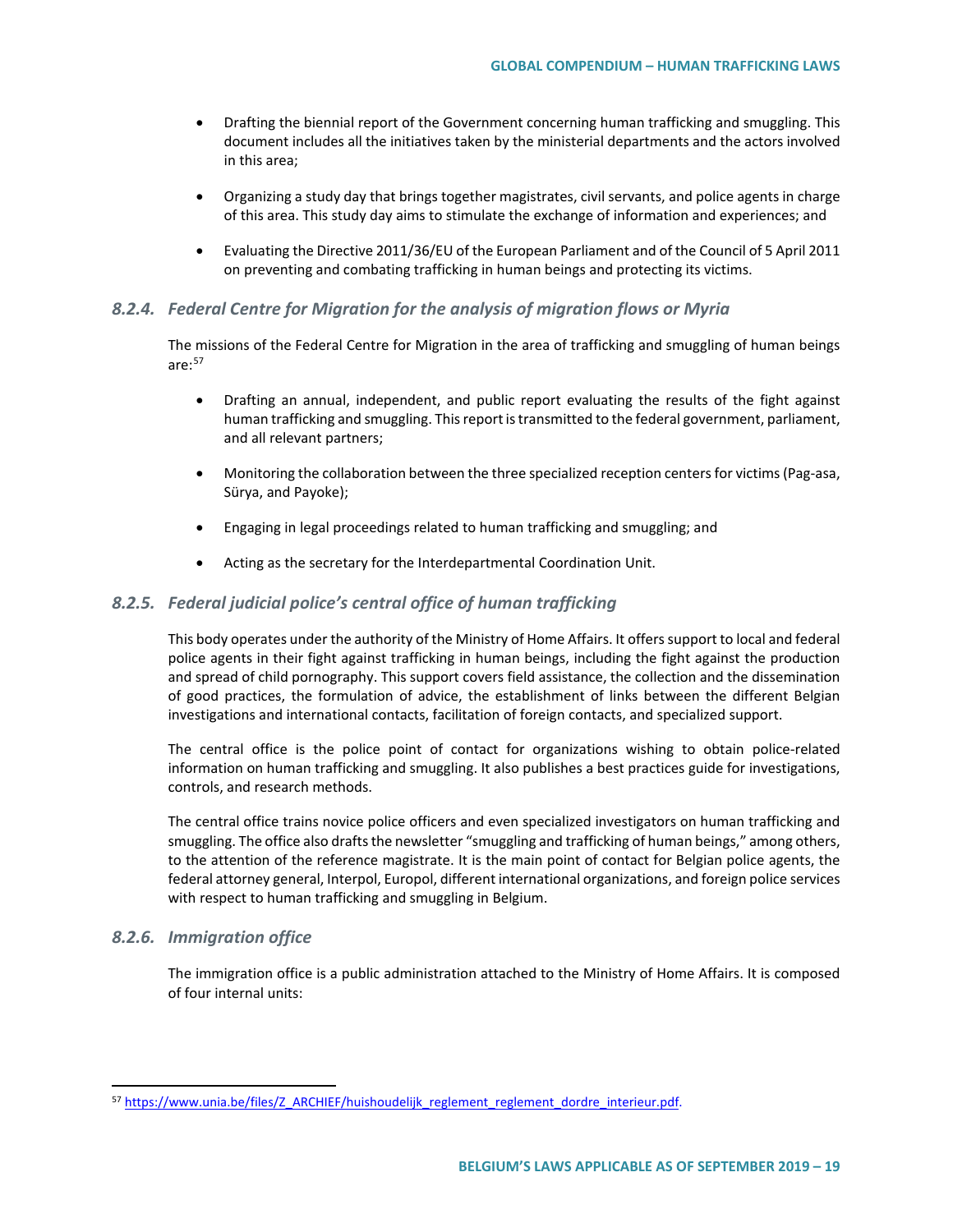- The Unaccompanied minors and victims of human trafficking unit which ensures the examination and the follow-up of the administrative files for these two categories of people and delivers residence documents;
- The Investigation Unit which is responsible for the collection and centralization of all information and problems related to illegal immigration, trafficking, and human trafficking;
- The Judicial Unit which is responsible for the operational and administrative support in the field for police and inspection;
- The Hearing Unit which is responsible for interviewing and informing foreigners of their potential status as victim.

#### *8.2.7. Social inspection services*

This body is attached to the Ministry of Labor and Social Affairs. The social inspection services are crucial in the fight against human trafficking and smuggling in Belgium. These services carry out targeted checks, mainly in risk sectors such as prostitution areas, exotic restaurants, agriculture, horticulture, clothing workshops, and construction.<sup>[58](#page-19-0)</sup>

These inspection services check compliance with social legislation, particularly social documents, working conditions, remuneration, and occupation of foreign workers. They inspect whether the workers are correctly declared to social security and whether the employer has taken out accident insurance. The absence of those formalities is a sign of human trafficking. In this way, the social inspection services contribute to the detection of human trafficking cases.

#### *8.2.8. Ministry of Foreign Affairs*

The Ministry of Foreign Affairs has a section called "Trafficking in human beings." Its main focus is to ensure collaboration between the services and diplomatic posts, implementation of governmental policy to prevent human trafficking and smuggling, and information exchange. It contributes to Belgium's participation in the work of international organizations fighting against human trafficking and smuggling.

#### *8.2.9. College of Public Prosecutors*

The College of Public Prosecutors is under the authority of the Minister of Justice. Its role is to develop and coordinate criminal policy and to ensure the proper functioning of the public prosecution service. Each Attorney General has some specific assignments. Trafficking in human beings has been entrusted to the Prosecutor General of Liège.

#### *8.2.10. Federal Attorney General*

The Federal Attorney General (**FAG**) has authority over the entire country and also some international functions. The fight against human trafficking and smuggling is a national security priority, and the legislature has assigned that responsibility to the FAG Office.

At the national level, the FAG coordinates the prosecution of all matters, including human trafficking and smuggling. The federal prosecutor's intervention aims to facilitate the circulation and exchange of information between the various prosecution services, investigating judges, and police. At the international

<span id="page-19-0"></span> <sup>58</sup> [https://www.presscenter.org/fr/pressrelease/20190418/les-services-d-inspection-sociale-et-de-police-cooperent-pour](https://www.presscenter.org/fr/pressrelease/20190418/les-services-d-inspection-sociale-et-de-police-cooperent-pour-detecter-lexploi)[detecter-lexploi.](https://www.presscenter.org/fr/pressrelease/20190418/les-services-d-inspection-sociale-et-de-police-cooperent-pour-detecter-lexploi)